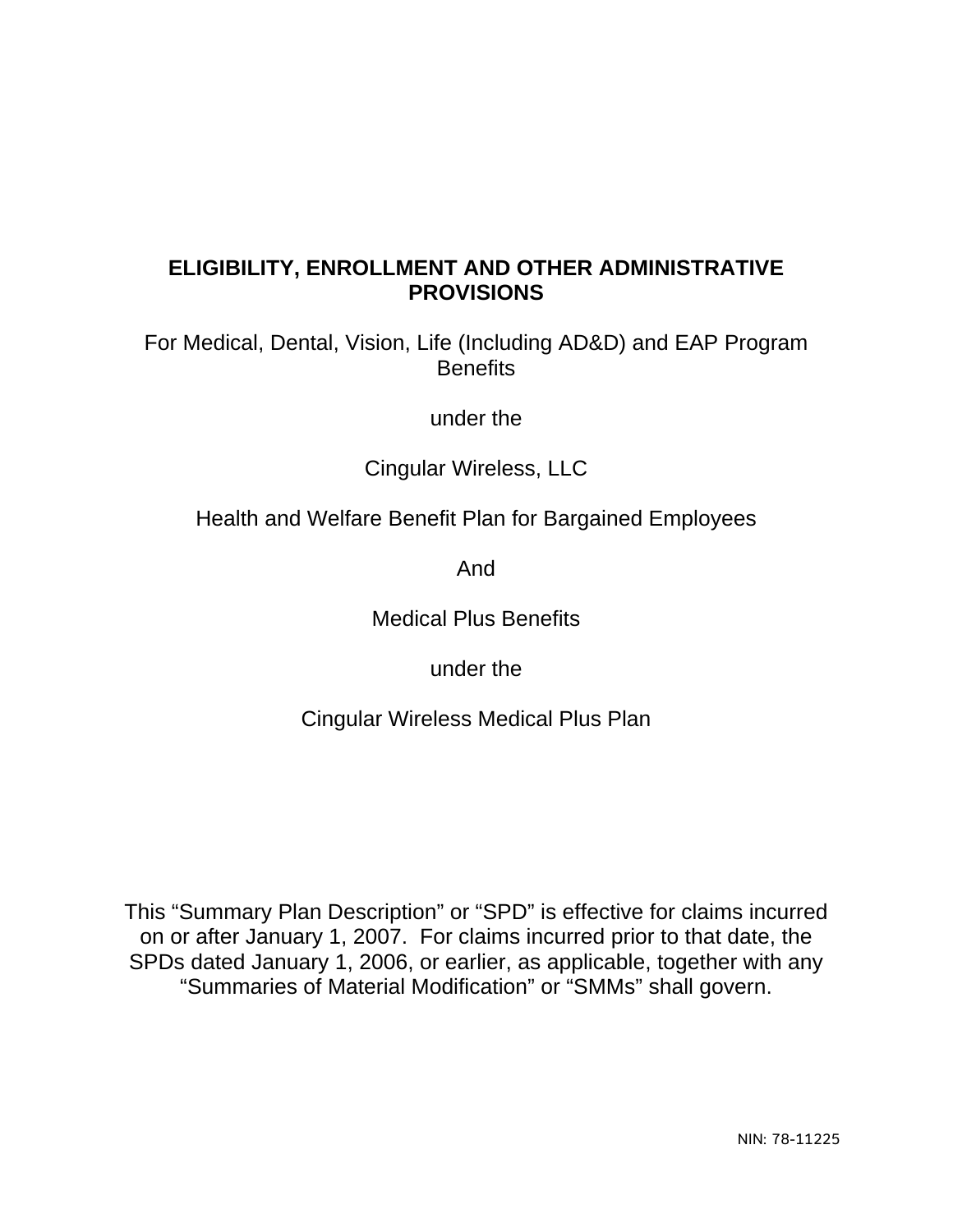## **Table of Contents**

|                                                                                                                                                                                                                                                                     | 5          |
|---------------------------------------------------------------------------------------------------------------------------------------------------------------------------------------------------------------------------------------------------------------------|------------|
|                                                                                                                                                                                                                                                                     |            |
|                                                                                                                                                                                                                                                                     |            |
|                                                                                                                                                                                                                                                                     |            |
|                                                                                                                                                                                                                                                                     | 5          |
|                                                                                                                                                                                                                                                                     | 5          |
|                                                                                                                                                                                                                                                                     | 6          |
|                                                                                                                                                                                                                                                                     | 6          |
|                                                                                                                                                                                                                                                                     |            |
|                                                                                                                                                                                                                                                                     |            |
| Employees ________                                                                                                                                                                                                                                                  | 9          |
| Retirees __________________<br>Retiree Benefits Available for National Bargained Plan Employees Hired On or After January<br>Retiree Benefits Available for National Bargained Plan Employees Hired Before January 1,<br>2.<br>2005 10<br>3.<br>SNET Retirees<br>10 | - 9<br>- 9 |
| National Bargained Plan Retiree and SNET Retiree Contributions __________________________________ 10                                                                                                                                                                |            |
|                                                                                                                                                                                                                                                                     |            |
| $\overline{\phantom{0}}$ 11                                                                                                                                                                                                                                         |            |
|                                                                                                                                                                                                                                                                     | 11         |
|                                                                                                                                                                                                                                                                     |            |
|                                                                                                                                                                                                                                                                     | 11         |
|                                                                                                                                                                                                                                                                     |            |
|                                                                                                                                                                                                                                                                     |            |
|                                                                                                                                                                                                                                                                     | 12         |
| Newly Acquired Dependents ______________<br>$\frac{1}{2}$<br>Dependents who Incur a Change in Eligibility-Other Group Plan__________________________________ 13                                                                                                     |            |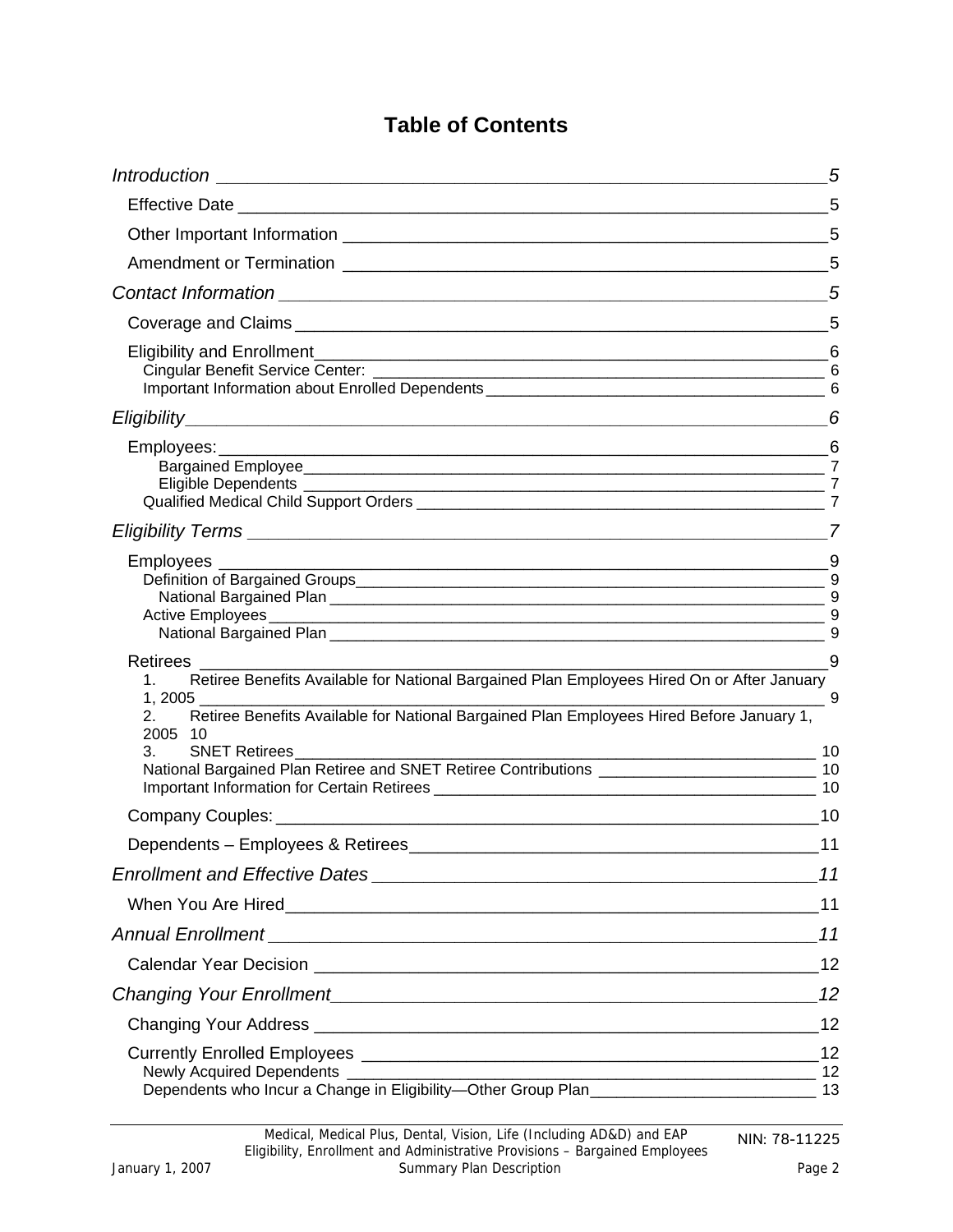| Termination of Coverage for Dependents Who Become Ineligible_____________________14                                                                      |          |
|----------------------------------------------------------------------------------------------------------------------------------------------------------|----------|
|                                                                                                                                                          |          |
|                                                                                                                                                          |          |
|                                                                                                                                                          |          |
|                                                                                                                                                          |          |
|                                                                                                                                                          |          |
|                                                                                                                                                          |          |
|                                                                                                                                                          |          |
|                                                                                                                                                          |          |
|                                                                                                                                                          |          |
|                                                                                                                                                          |          |
|                                                                                                                                                          |          |
| Medicare Part B Reimbursement:                                                                                                                           |          |
|                                                                                                                                                          |          |
|                                                                                                                                                          |          |
|                                                                                                                                                          |          |
|                                                                                                                                                          |          |
|                                                                                                                                                          |          |
|                                                                                                                                                          |          |
| <b>SNET Retirees</b>                                                                                                                                     |          |
| Company Extended Coverage - Medical and Medical Plus _______________                                                                                     | 24       |
| <b>When Coverage Ends</b><br><u> 1989 - Johann Stein, mars an deutscher Stein und der Stein und der Stein und der Stein und der Stein und der</u>        | 25       |
|                                                                                                                                                          | 25       |
|                                                                                                                                                          | 25<br>25 |
|                                                                                                                                                          | 25       |
| <b>Coordination of Benefits</b><br><u> 1989 - Johann Barbara, martin amerikan basal dan berasal dalam basal dalam basal dalam basal dalam basal dala</u> | 26       |
|                                                                                                                                                          | 26       |
|                                                                                                                                                          | 26       |
|                                                                                                                                                          |          |
| End-Stage Renal Disease __________                                                                                                                       | 27       |
| For Retired Employees, Or Dependents Of Retired Employees_______________________                                                                         | 27       |
|                                                                                                                                                          | 27       |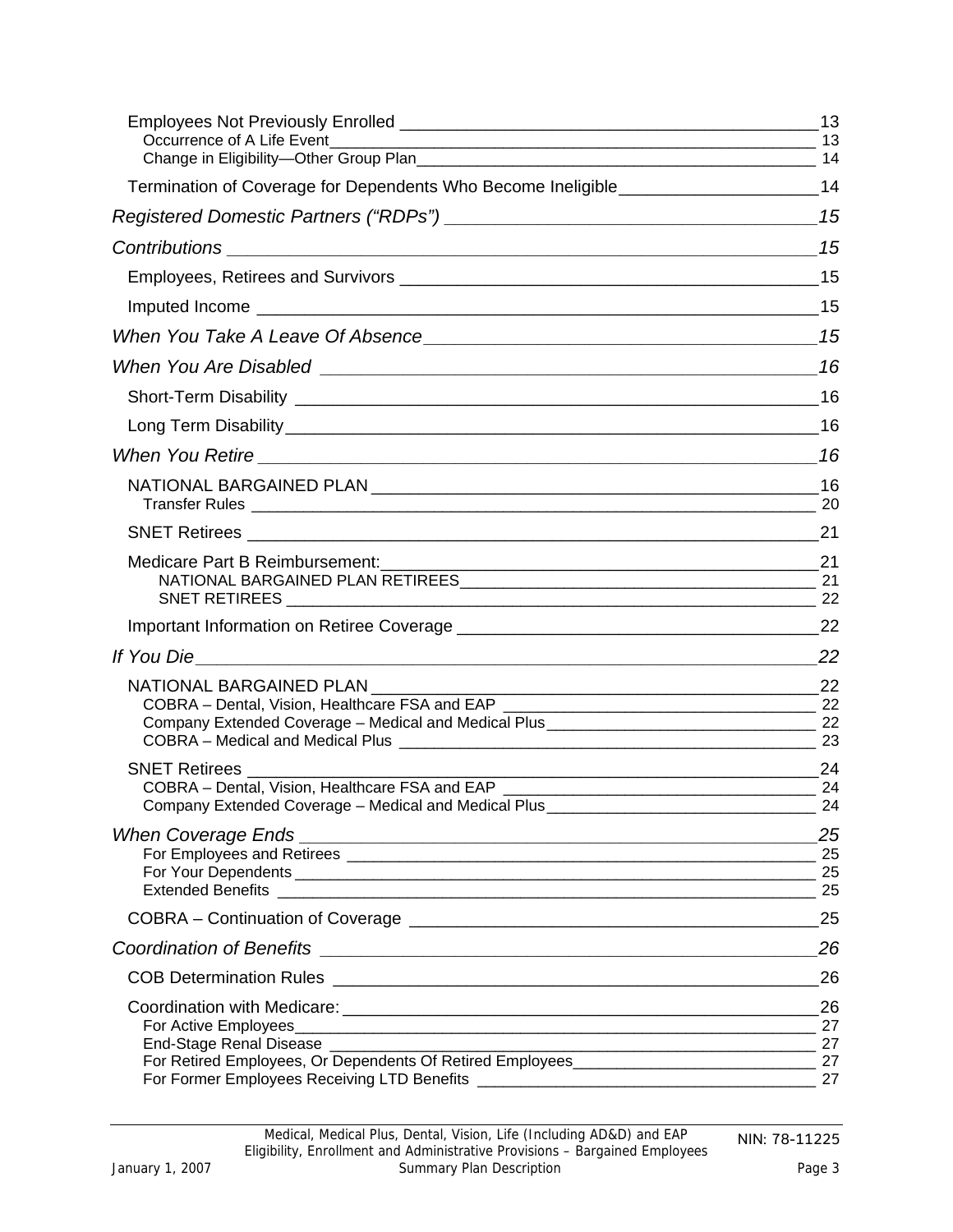|                                                                                                                                                                                                                                      | 27 |
|--------------------------------------------------------------------------------------------------------------------------------------------------------------------------------------------------------------------------------------|----|
|                                                                                                                                                                                                                                      | 28 |
|                                                                                                                                                                                                                                      | 28 |
| <b>Plan Administration Contract Service Service Service Service Service Service Service Service Service Service Service Service Service Service Service Service Service Service Service Service Service Service Service Servic</b>   | 28 |
| Subrogation, Reimbursement and Assignment <b>Constanting Constanting Constanting Constanting Constanting Constanting Constanting Constanting Constanting Constanting Constanting Constanting Constanting Constanting Constanting</b> | 28 |
| Health Insurance Portability and Accountability Act – Privacy Notice                                                                                                                                                                 | 29 |
| Your Rights Under ERISA                                                                                                                                                                                                              | 29 |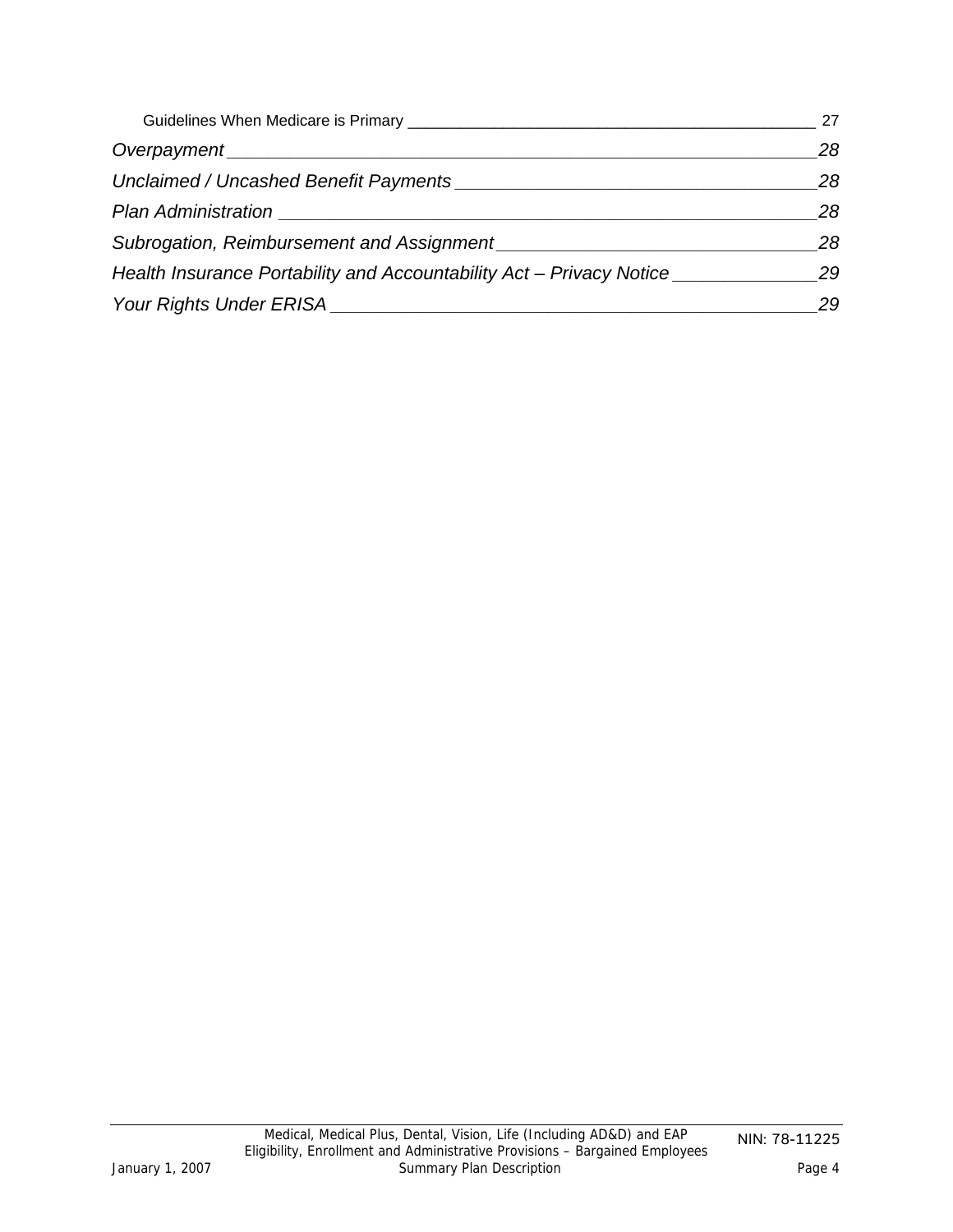## <span id="page-4-0"></span>**Introduction**

This Section of this SPD provides eligibility, enrollment and other administrative provisions relating to the Medical, Dental, Vision, Life (including AD&D) and EAP Program benefits under the Cingular Wireless Health and Welfare Benefits Plan for Bargained Employees and the Medical Plus benefits under the Cingular Wireless Medical Plus Plan. Throughout this section of the SPD, these benefits are collectively referred to as the "Plan." For similar information on the Disability, Flexible Benefits, 401(k) and Pension programs, you should consult the separate sections of this SPD relating to those benefits.

### *Effective Date*

This SPD is effective for claims incurred on or after January 1, 20075. For claims incurred prior to that date, the SPDs dated January 1, 2006 or earlier, as applicable, together with any "Summaries of Material Modification" or "SMMs" shall govern.

### *Other Important Information*

The Other Important Information section of the SPD also contains important information governing your benefits and supplements the information in this Section. You should consult the Other Important Information section. Additionally, with respect to the Life Insurance benefits, the insurance company certificates of insurance govern the terms of these benefits and should be consulted.

## *Amendment or Termination*

The Company reserves the right, subject to the applicable collective bargaining agreements, to terminate, amend, change or modify any or all of its benefit plans, retroactively or prospectively, in full or in part, any time or for any reason, including change in any or all of the benefits provided. See the Other Important Information section for more information regarding Plan amendment or termination.

# **Contact Information**

## *Coverage and Claims*

Questions about coverage or claims should be directed to the claims administrator for the respective benefit program. Claims administrators' contact information can be found in the respective sections (medical, dental, etc.) of the SPD.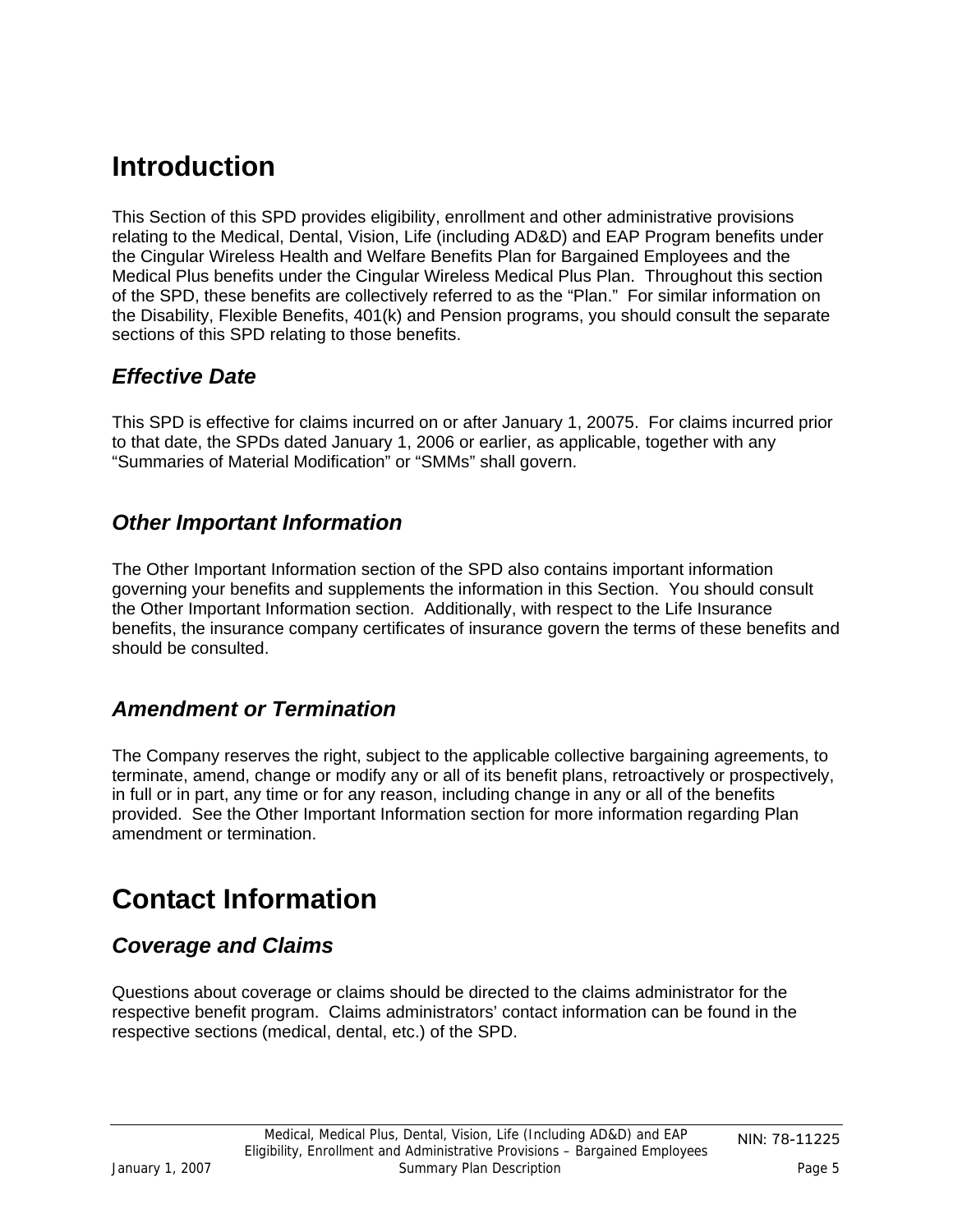## <span id="page-5-0"></span>*Eligibility and Enrollment*

The Cingular Benefit Service Center will be able to answer most of your questions about eligibility and enrollment in each of the benefit programs.

### **Cingular Benefit Service Center:**

Telephone: 1-877-421-5225 Cingular Wireless Intranet Site: My Cingular/HumanResources/ NetBenefits Internet: http//:netbenefits.fidelity.com.

### **Important Information about Enrolled Dependents**

It is your responsibility to review the provisions of this section related to Dependents who are eligible to be enrolled in and covered by the various Cingular benefit plans. You may only enroll those individuals who meet the definition of a Dependent as defined below. By your enrollment and continued enrollment, you are certifying to Cingular that the individuals you enroll meet the eligibility requirements and definitions. It is also your obligation and responsibility to notify the Benefits Service Center when any of these individuals no longer meet the eligibility requirements. Cingular will conduct periodic audits of dependent eligibility.

Enrollment of ineligible dependents or other individuals is a violation of the Cingular benefit plans and the Cingular Code of Business Conduct. Suspected fraudulent enrollments will be investigated. If it is determined by Cingular that you have enrolled ineligible dependents, corrective action will be taken. The ineligible individuals will be removed from participation in the benefit plan(s) immediately. Additionally, corrective actions will be taken against the employee. These actions include disciplinary action up to and including termination of your employment with Cingular. The benefit plans also reserve the right to (i) remove the employee and any eligible Dependents from participation and coverage under the plan(s) and (ii) treat any previously paid claims for ineligible individuals as an overpayment and require the employee to reimburse the plan for the full amount of all prior claims paid under the plan in error. COBRA and continuation coverage will not be offered to ineligible individuals removed from coverage during an audit or at other times.

# **Eligibility**

## *Employees:*

You are eligible if you are classified as a Bargained Employee of Cingular Wireless LLC or one of the related companies that has elected to participate in the Plans ("the Company"). Certain Retirees and their dependents may also be eligible, see "*Retiree Coverage*". Leased employees, non-leased persons who provide services to the Company pursuant to an agreement between the Company and any other person or organization, and any person classified by the Company's payroll and personnel records as an independent contractor, temporary agency employee, or temporary employee are *not* considered Employees or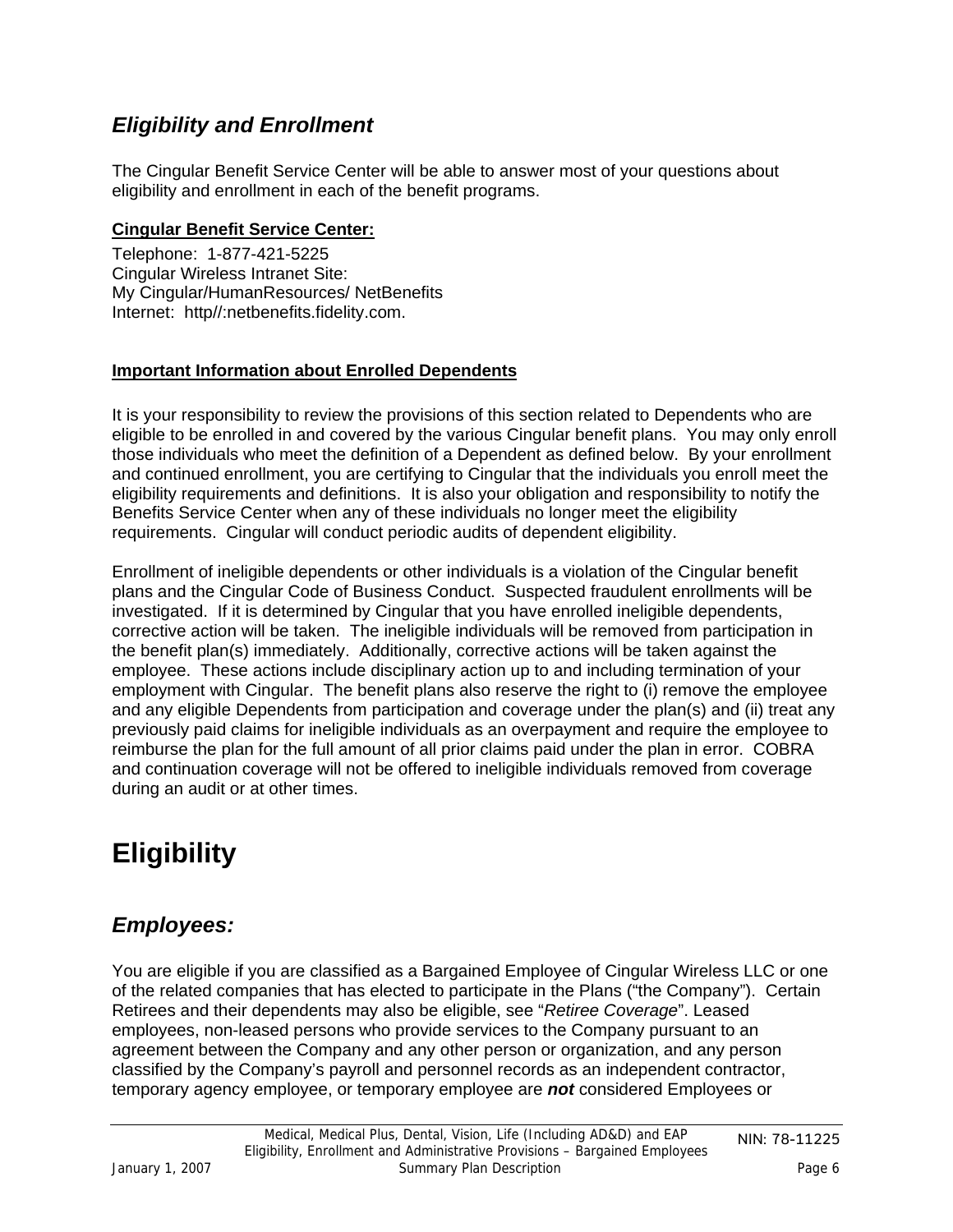<span id="page-6-0"></span>Bargained Employees and are not eligible to participate, whether or not deemed a common-law employee.

### *Bargained Employee*

• Bargained Employees are bargained persons included in a Bargained Group and employed by the Company in the categories of regular, full-time or part-time jobs as determined by the payroll and personnel records of the Company and who are covered under a labor agreement with the Company that provides for participation in the Cingular Wireless Health and Welfare Benefits Plan for Bargained Employees.

#### *Eligible Dependents*

Eligible Dependents are an eligible Bargained Employee's

- Spouse,
- Registered Domestic Partner, and
- Child(ren) who are not and have never been married even if the marriage is annulled.

### **Qualified Medical Child Support Orders**

The Plan shall comply with any Qualified Medical Child Support Order. If you, as the Employee, are not enrolled, you must enroll in order to enroll the Child for whom the Qualified Medical Child Support Order applies. You may obtain, without charge, a copy of the Plan's Qualified Medical Child Support Order procedures by contacting the Cingular Wireless Employee Benefits Service Center.

# **Eligibility Terms**

### *Child(ren)*

Eligible Child(ren) are:

- Your natural born child;
- A legally adopted child;
- A stepchild;
- A natural born or legally adopted child of your Registered Domestic Partner;
- A child for whom you, your Spouse or Registered Domestic Partner has been appointed Legal Guardian;
- A child placed in your home pending adoption by you, your Spouse or Registered Domestic Partner, provided the child has not attained age 18 at the time of placement.
- Your adult Dependent Child who is mentally, physically and/or medically incapable of self-support and fully dependent on you for financial support provided he or she was both: (i) covered under Cingular's medical plan **and** (ii) was under the age of 19 (or 25 if a full-time student) when disabled.

In addition to the above requirements, in all cases, the Child must either (i) receive over 50% of his or her financial support from the Employee each year or (ii) have the same principal place of residence as the Employee for more than 50% of each year to be eligible for benefits.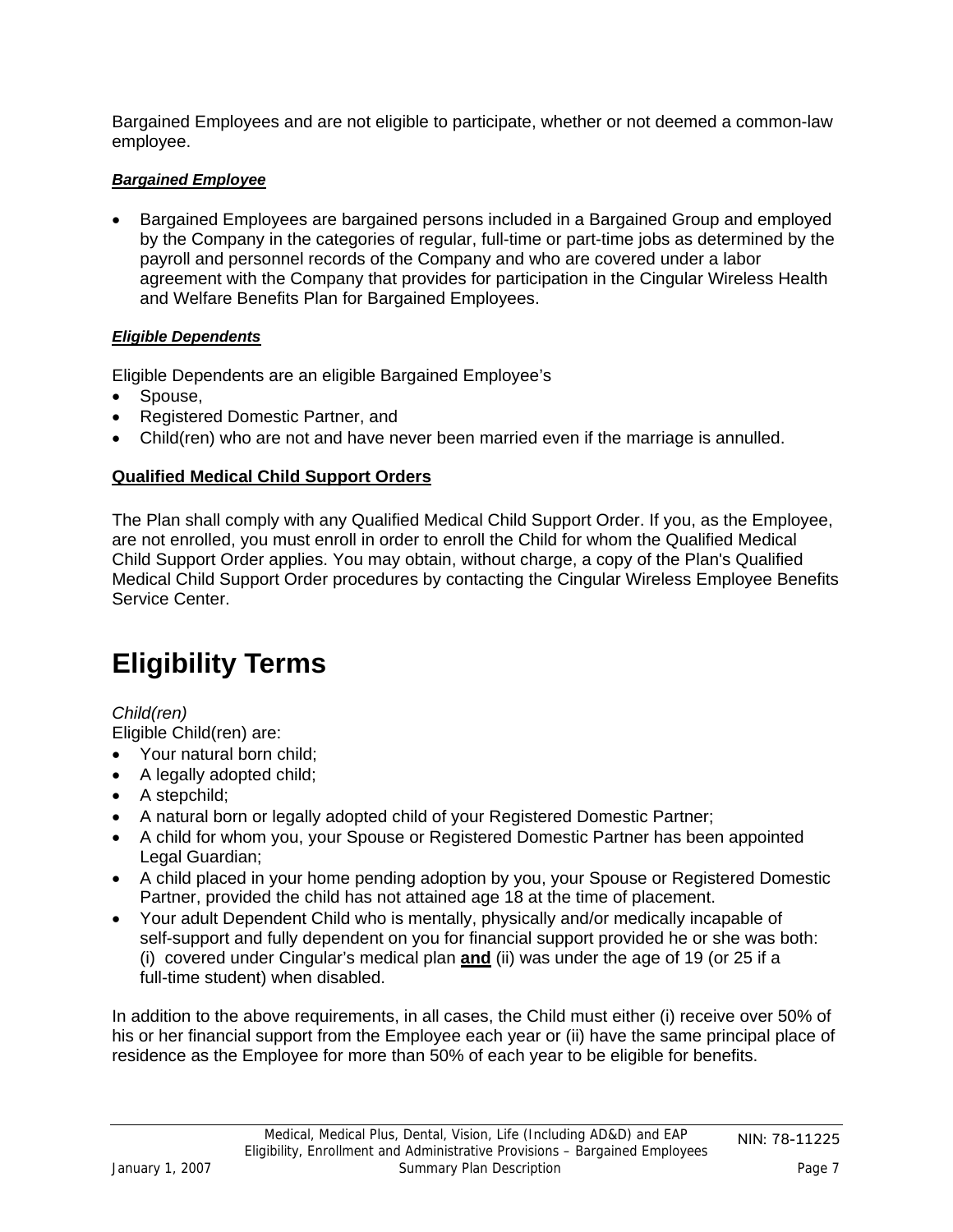Eligibility continues for Children up to the end of the month in which they reach age 19. However, coverage can continue until the end of the month in which the Child reaches age 25 as long as he or she is a full time student at an Institution of Learning) except, eligibility for Children of Bargained Employees covered under a labor agreement between Cingular Wireless LLC and District 1 of The Communication Workers of America, (Facilities-SNET) continues until the end of the month in which they reach age 25 regardless of student status. Beginning January 1 of the year the Child turns age 19 and through the age of 25, the Child must be receiving over 50% of his or her financial support from the Employee in order to be covered at any time during a year.

You may be asked to provide copies of birth certificates or other official records or documents for your children.

*Company* means Cingular Wireless LLC and any affiliates or subsidiaries that have adopted this plan for the benefit of their Employees as shown in the applicable plan documents.

*Employee* means a Bargained Employee.

*Institution of Learning* means an accredited high school, college or university or other bona fide educational institution, such as nursing schools, trade schools, etc. having an established curriculum for full time (12 credit hours or more per semester, quarter or trimester) students. Correspondence schools, night schools or schools requiring less than full time attendance are not acceptable.

*Legal Guardian or Legal Guardianship means* a legally declared guardian relationship under applicable state law between you and/or your Spouse or Registered Domestic Partner and a Child, if a court of competent jurisdiction has issued a guardianship order assigning to you and/or your Spouse or Registered Domestic Partner sole and exclusive care, custody, and control of the Child, as well as exclusive financial and legal responsibility for the Child.

*Net Credited Service* ("NCS")…means a period of continuous employment as determined by the applicable Company pension plan.

*Registered Domestic Partner* means any individual with whom an Employee or Retiree has entered into a domestic partnership that has been registered with a governmental body pursuant to state or local law authorizing such registration and such relationship has not terminated. You may be asked to provide a copy of the domestic partner registration and other evidence that you continue to met the requirements of the applicable registry and that the registered domestic partnership has not ended.

*Retiree* means a former Employee who meets the Company's age and service eligibility requirements to participate in this Plan as a normal retiree or a transition group retiree.

*Spouse* means a person of the opposite sex of the Employee to whom the Employee or Retiree is legally married, including common law marriage. You may be asked to provide a copy of the marriage certificate and other evidence that the marriage has not ended.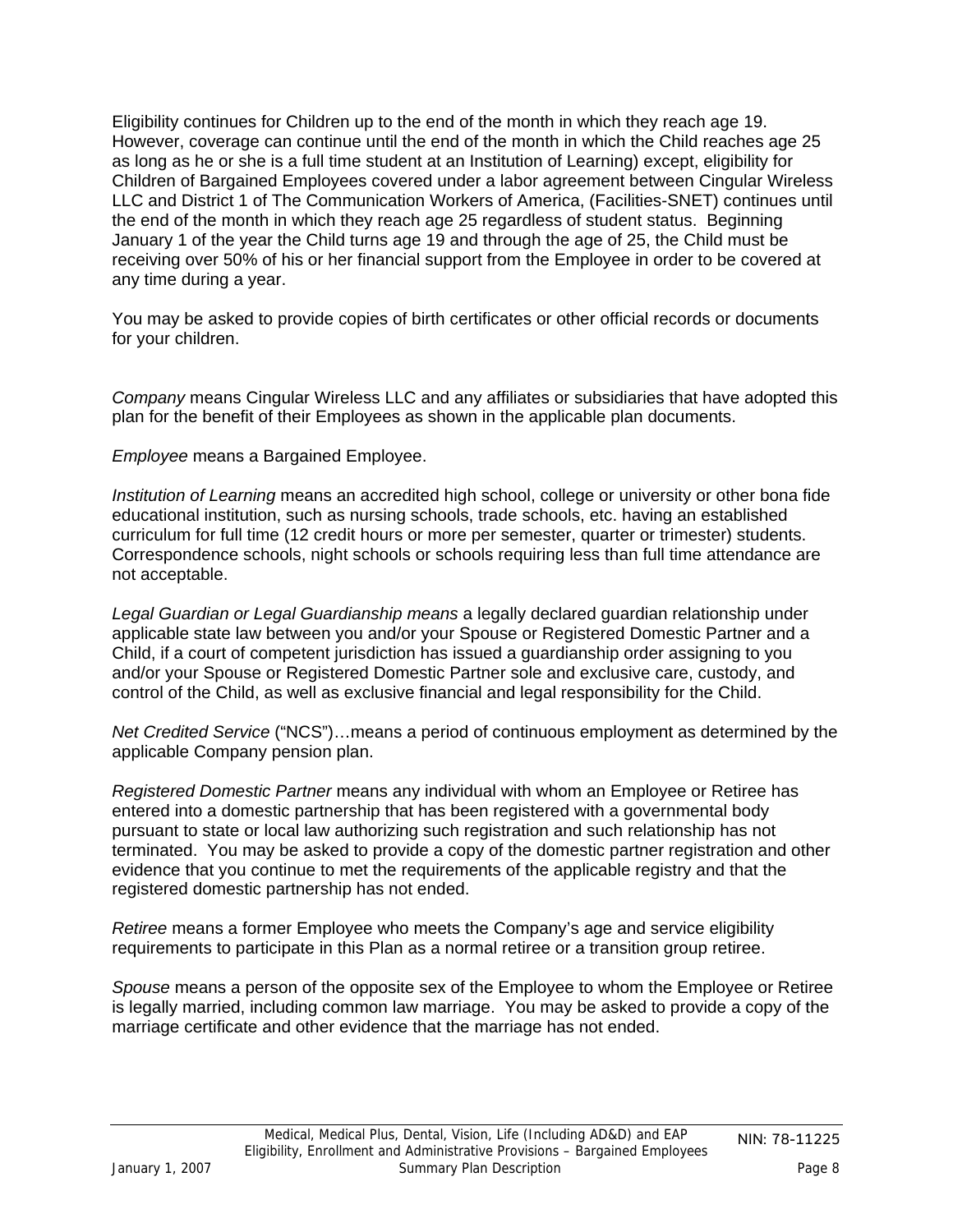### <span id="page-8-0"></span>*Employees*

### **Definition of Bargained Groups**

#### *National Bargained Plan*

Employees covered under a labor agreement between Cingular Wireless LLC and The Communication Workers of America that provides for coverage in the National Bargained Plan.

#### **Active Employees**

#### *National Bargained Plan*

You may enroll for coverage to be effective on the first day of the month following completion of one month of service provided you enroll within 31 days after you are hired. Your enrollment package will specify the date of your enrollment deadline. If you do not enroll by your enrollment deadline, you may not enroll until the next annual enrollment period, unless you have a life event – see "Changing Your Enrollment". (Exception for Life Insurance: You may apply any time; however, Evidence of Insurability will be required.)

If you enroll during an annual enrollment period, your coverage will go into effect on the first day of the Plan Year following your enrollment. For enrollments permitted because of a life event, coverage will go into effect on the date of the life event. (Exception for Life Insurance: Depending on the Life Insurance option selected, Evidence of Insurability ("EOI") may be required for Employee or Spouse Life Insurance. Coverage will go into effect the first of the month following approval of EOI if required.)

For your coverage to become effective, you must be actively at work on the effective date or, if the effective date is not a normal work day, on the last normal work day before the effective date. If you are not actively at work on one of these days, your coverage will not be effective until the day you return to active work. Employees must contribute toward the cost of the Plan. See *Contributions* for more details.

### *Retirees*

The Plan provides benefits to three groups of Retirees: (1) National Bargained Plan Employees hired on or after January 1, 2005, (2) National Bargained Plan Employees hired before January 1, 2005 and (3) SNET Retirees. The eligibility provisions, benefits provided and required contributions differ between each group. These rules are set forth below and in the "When You Retire" section later in this SPD.

#### **1. Retiree Benefits Available for National Bargained Plan Employees Hired On or After January 1, 2005**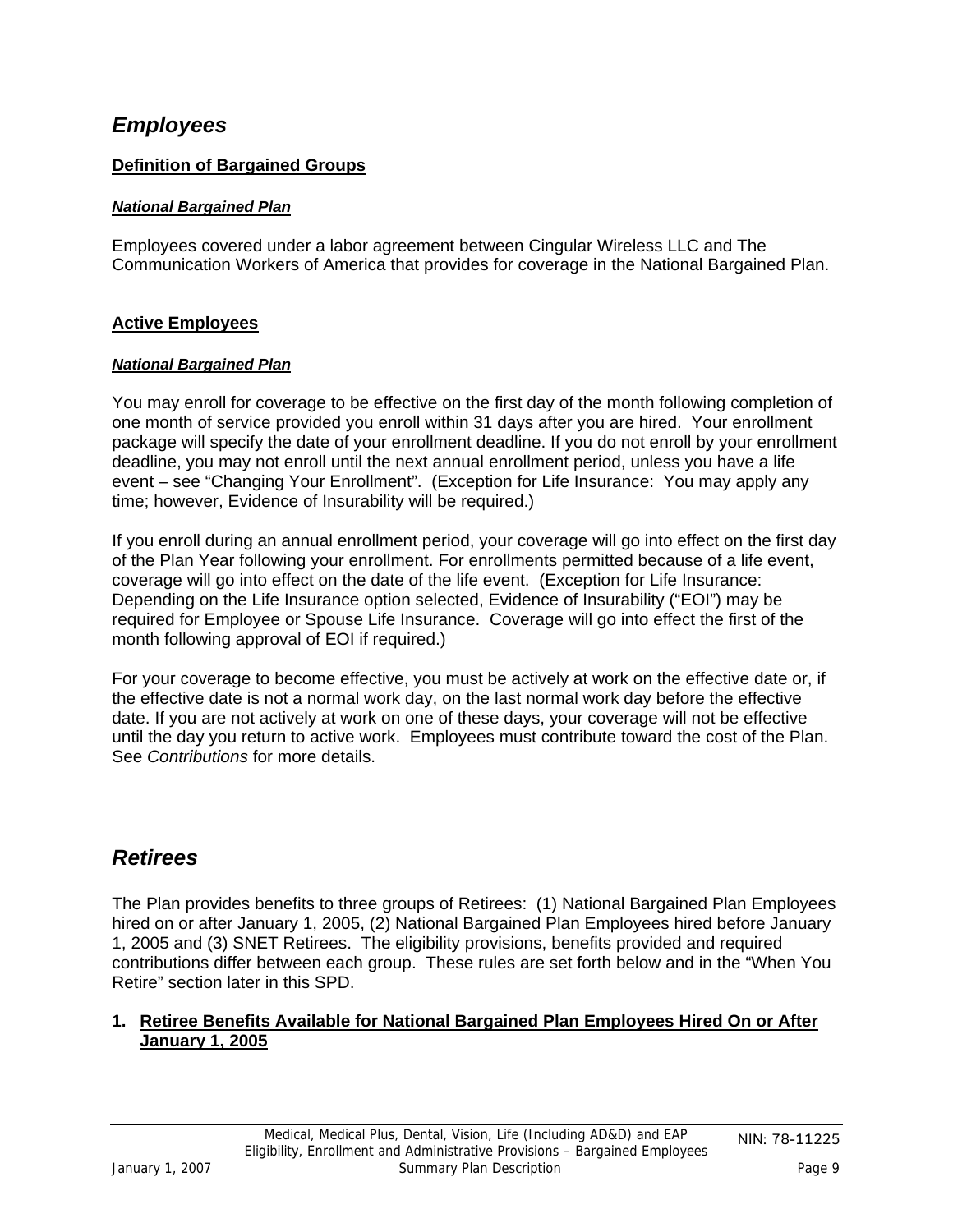<span id="page-9-0"></span>National Bargained Plan Employees hired on or after January 1, 2005 are eligible for benefits as Retirees upon reaching the following age and NCS requirements:

| Age     | <b>Years of NCS</b> |    |
|---------|---------------------|----|
| Any Age |                     | 30 |
| 50      | 25                  |    |
| 55      | 20                  |    |
| 65      | 10                  |    |

Eligible Retirees may also cover their eligible Dependents.

#### **2. Retiree Benefits Available for National Bargained Plan Employees Hired Before January 1, 2005**

Retiree benefits are also available to Employees hired before January 1, 2005. Refer to the "When You Retire" section for more information.

### **3. SNET Retirees**

Bargained Employees covered by the applicable labor agreement between Cingular Wireless and the CWA covering CWA District 1 (formerly SNET) who retire on or before December 31, 2005 and who meet all other eligibility requirements to receive certain retiree benefits are known as "SNET Retirees." Retiree benefits are also available to SNET Retirees. Refer to the "When You Retire" section for more information.

### **National Bargained Plan Retiree and SNET Retiree Contributions**

Retiree benefits are subject to the Retiree's payment of contributions. Refer to the "When You Retire" section for more information on the required contributions.

#### **Important Information for Certain Retirees**

The Retiree coverage described later in this SPD for "Former Nonbargained Plan participants Hired before 1/1/2005" is subject to Cingular's (and BellSouth's and SBC's) unilateral right to amend, modify or terminate its benefit plans and programs at any time for any reason. This includes the right to change Employee and/or Retiree coverage and make changes to the contributions, premiums or subsidies for coverage. Any changes may be applies to Employees or Retirees in Groups 1, 2, 3 or 4. Nothing should be construed as a promise of lifetime benefits and changes may be made after an Employee retires.

### *Company Couples:*

No participant can be covered in Cingular's plans both as an Employee (or Retiree) and a Dependent, and Employees may not double cover their Children. Plans include the following: Medical, Dental, Vision, Medical Plus, all Life Insurance plans, and AD&D.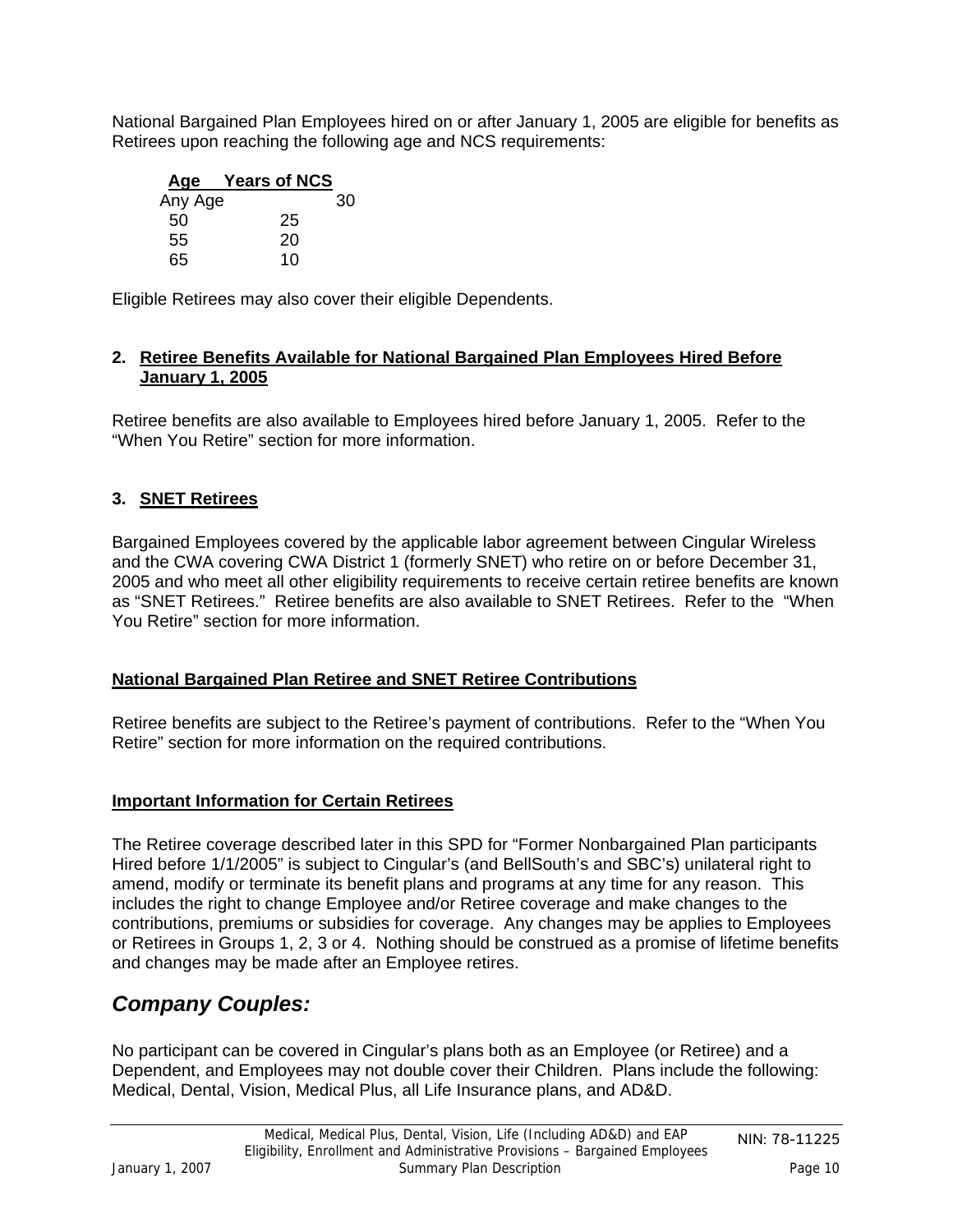<span id="page-10-0"></span>In cases where you cover yourself as an Employee, and you're covered as a Dependent on your Spouse's or Registered Domestic Partner's coverage:

- You may each have your own coverage, or
- You may cover your family under only one Employee's plan, or
- If you each cover Dependents, you may only do so for plans that do not overlap.

### *Dependents – Employees & Retirees*

If you enroll, you may enroll the following Eligible Dependents:

- Your Spouse;
- Your RDP; and
- Your never married Child(ren).

Coverage for your enrolled Dependents is effective on the same date as your coverage.

## **Enrollment and Effective Dates**

### *When You Are Hired*

To enroll for benefits, you must contact the Cingular Wireless Benefits Service Center. If you enroll within 31 days after you are hired, your coverage is effective on the first of the month following completion of one month of service. Coverage for your enrolled Dependents is effective on the date your coverage is effective.

If you do not enroll within 31 days after your hire date, you may not enroll yourself or your Dependents until the next annual enrollment period except as stated under the *Changing Your Enrollment* section.

No person can be covered both as an Employee (or Retiree) and a Dependent.

## **Annual Enrollment**

An annual enrollment is held each year during the fourth quarter of the year for coverage beginning each January first. However, for **Medical Plus** coverage, only, enrollment is held only every third year beginning with calendar year 2002. This Medical Plus triennial enrollment cycle is being reset with the enrollment for calendar year 2006 and every third year beyond that (i.e., 2009, 2012, 2015, etc.). Annual enrollment (and triennial enrollment for Medical Plus only) provides an opportunity for you to enroll (if not currently enrolled) or to change your enrollment for you and your eligible Dependents. During annual enrollment (or triennial enrollment for Medical Plus only), you and your eligible Dependents, not currently covered by the Plan, may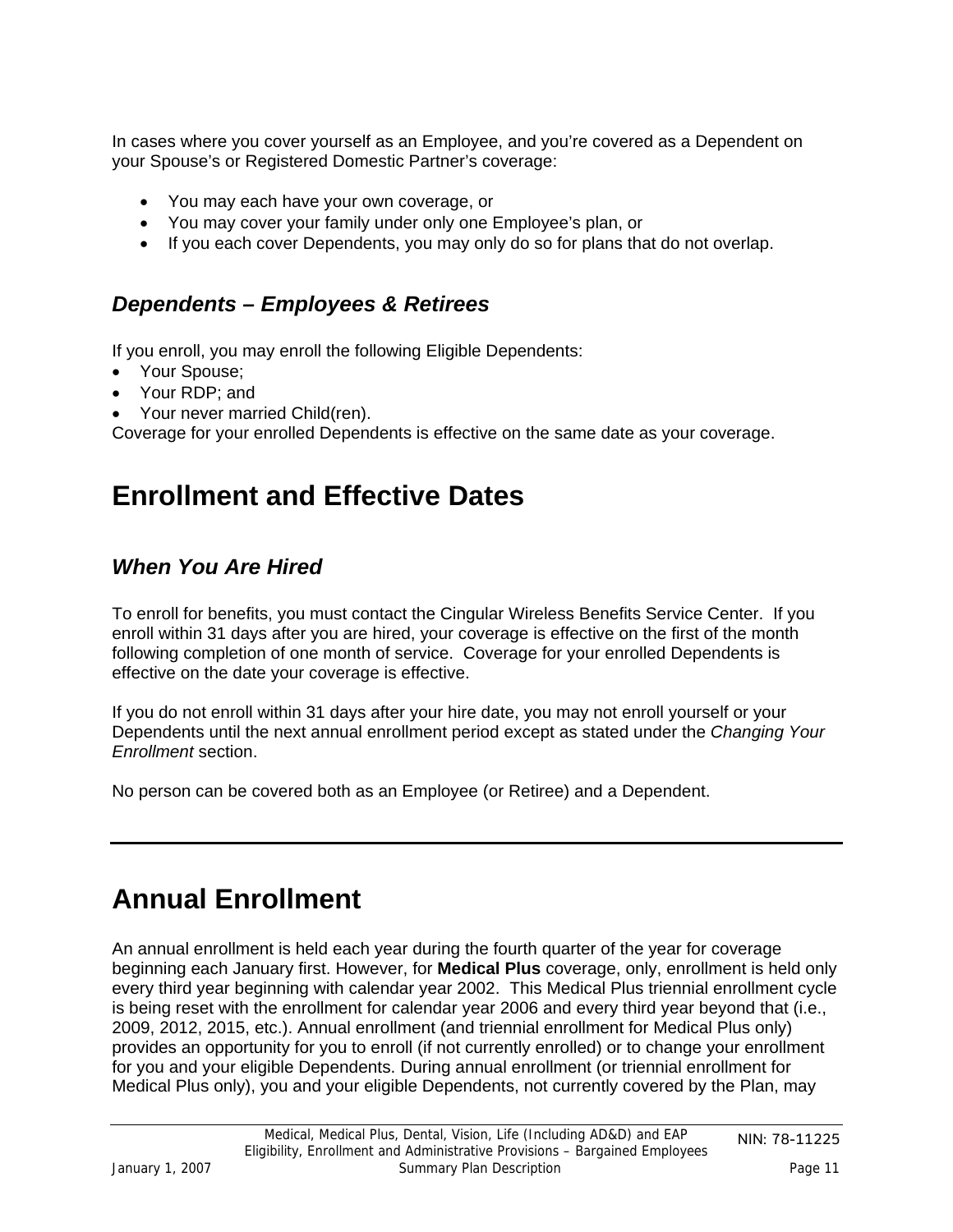<span id="page-11-0"></span>enroll for coverage. If you are currently enrolled, this gives you an opportunity to change your coverage.

## *Calendar Year Decision*

Once the annual enrollment has ended, your election will remain in place for the **entire** calendar year (or for 3 calendar years for Medical Plus only) unless you experience a life event or you or a Dependent lose coverage under another group plan. (Exception for Life Insurance: you may decrease or cancel Supplemental or Dependent Life Insurance coverage by contacting the Cingular Wireless Benefits Service Center.)

# **Changing Your Enrollment**

You must contact the Cingular Wireless Benefits Service Center whenever you want to change your enrollment by adding or canceling coverage for you and/or your Dependents. For Supplemental or Dependent Life Insurance, depending upon the option selected, Evidence of Insurability (EOI) may be required.

## *Changing Your Address*

You are responsible for keeping your address and phone number current. To update your information log on to Employee Self Serve (ESS) in PeopleSoft to update your records. Eligibility is based on your home ZIP code, so a change in address may affect the benefit plan options for which you are eligible.

## *Currently Enrolled Employees*

Note: Employees for whom no contributions are required for participation in the Plan are considered to be enrolled on a pre-tax basis.

### **Newly Acquired Dependents**

An Employee, who has already enrolled in the Plan, may enroll **each newly acquired Dependent** within 31 days of any change in eligibility due to the occurrence of one or more of the following events, as applicable:

- Marriage,
- Granting of Legal Guardianship for a Child living with the Employee;
- Stepchild begins living with the Employee; or
- Child becomes a full-time student.

Children acquired through birth or adoption (or placement of a Child in the Employee's home pending adoption) may be enrolled within 60 days of the event.

Spouse Life Insurance enrollment is allowed up to the Guarantee Issue amount. Coverage above this amount will require Evidence of Insurability.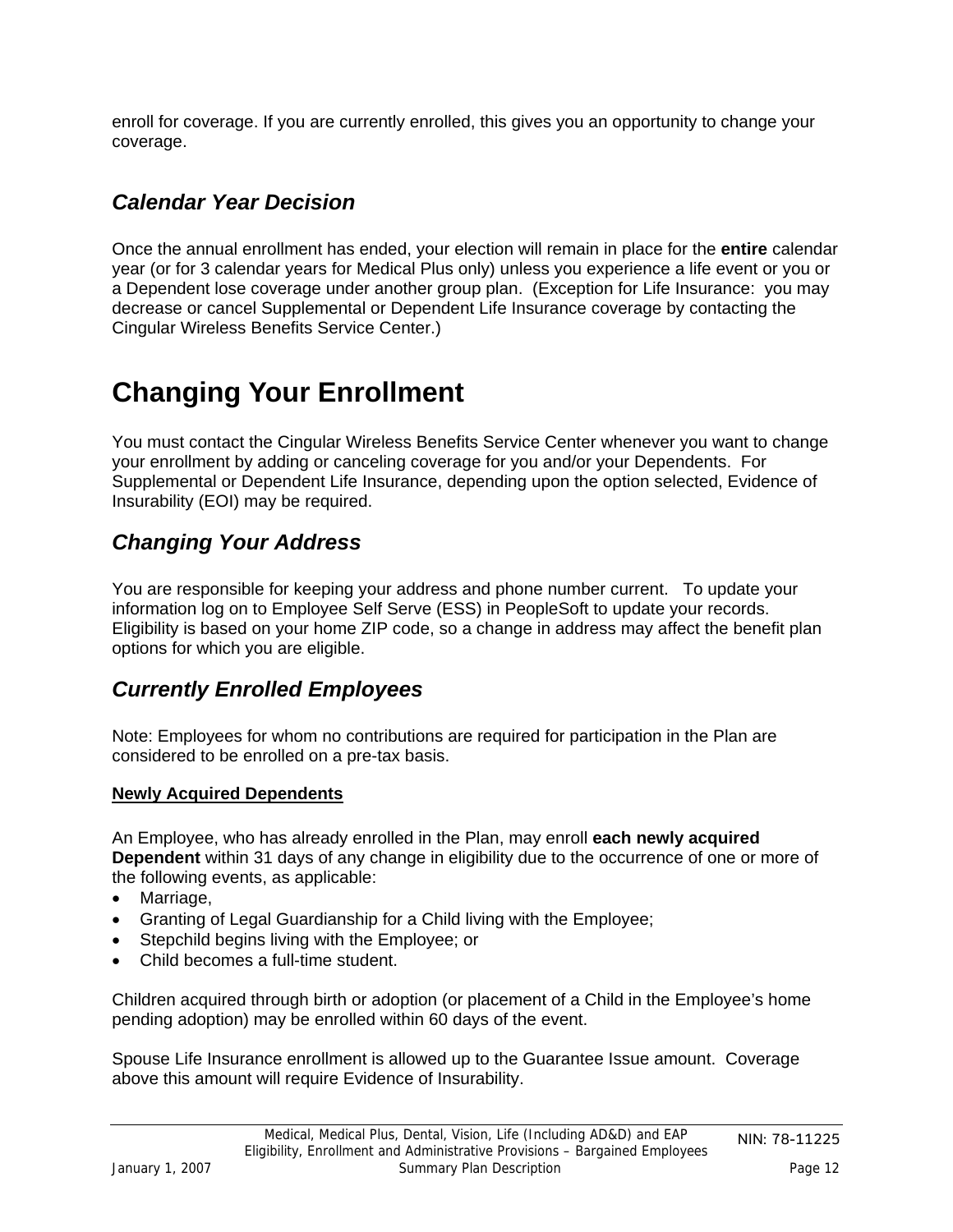<span id="page-12-0"></span>The Employee's other Dependents cannot be enrolled until the next annual enrollment period. Coverage under the Plan will be effective as of the date of the event for all of the Employee's newly enrolled Dependent(s). If the *change request* is not received by the Cingular Wireless Benefits Service Center within 31 days, or 60 days in the event of birth or adoption, of the event, the Employee may not enroll his/her eligible Dependents until the next annual enrollment period. (Exception for Life Insurance: Coverage will require Evidence of Insurability and will be effective first of the month following approval.)

### **Dependents who Incur a Change in Eligibility—Other Group Plan**

An Employee who is enrolled in the Plan may enroll **each of the Employee's eligible Dependents** who had coverage under another group health plan or other health insurance coverage at the time coverage under the Plan was previously offered and declined within 31 days of the loss of coverage by a Dependent under another group health plan or other health insurance coverage as the result of:

- Loss of eligibility for coverage
- Termination of employer contributions towards the other coverage or
- Expiration of the Employee's or a Dependent's COBRA continuation coverage under another group health plan.

Loss of eligibility does not include a loss resulting from the failure of the participant to pay premiums or termination of coverage for cause such as making a fraudulent claim.

Coverage under the Plan will be effective for the Employee's newly enrolled Dependent(s) as of the first of the month following receipt by the Cingular Wireless Benefits Service Center of a *change request* for all of the Employee's newly enrolled Dependent(s). If the change request is not received within 31 days of the event, the Employee may not enroll his/her eligible Dependents until the next enrollment period.

## *Employees Not Previously Enrolled*

### **Occurrence of A Life Event**

An Employee who previously declined to enroll in the Plan when initially eligible, **may enroll himself/herself and each newly acquired Dependent** within 31 days of any change in eligibility due to the occurrence of one or more of the following qualifying life events,

- Marriage;
- Birth of a Child:
- Adoption of a Child or placement of a Child in the Employee's home pending adoption;
- Granting of Legal Guardianship for a Child living with the Employee;
- Stepchild begins living with the Employee; or
- Child becomes a full-time student.

The Employee's other Dependents cannot be enrolled until the next annual enrollment period. Coverage under the Plan will be effective as of the date of the event for the Employee and all of the Employee's newly acquired and enrolled Dependents. If the change request is not received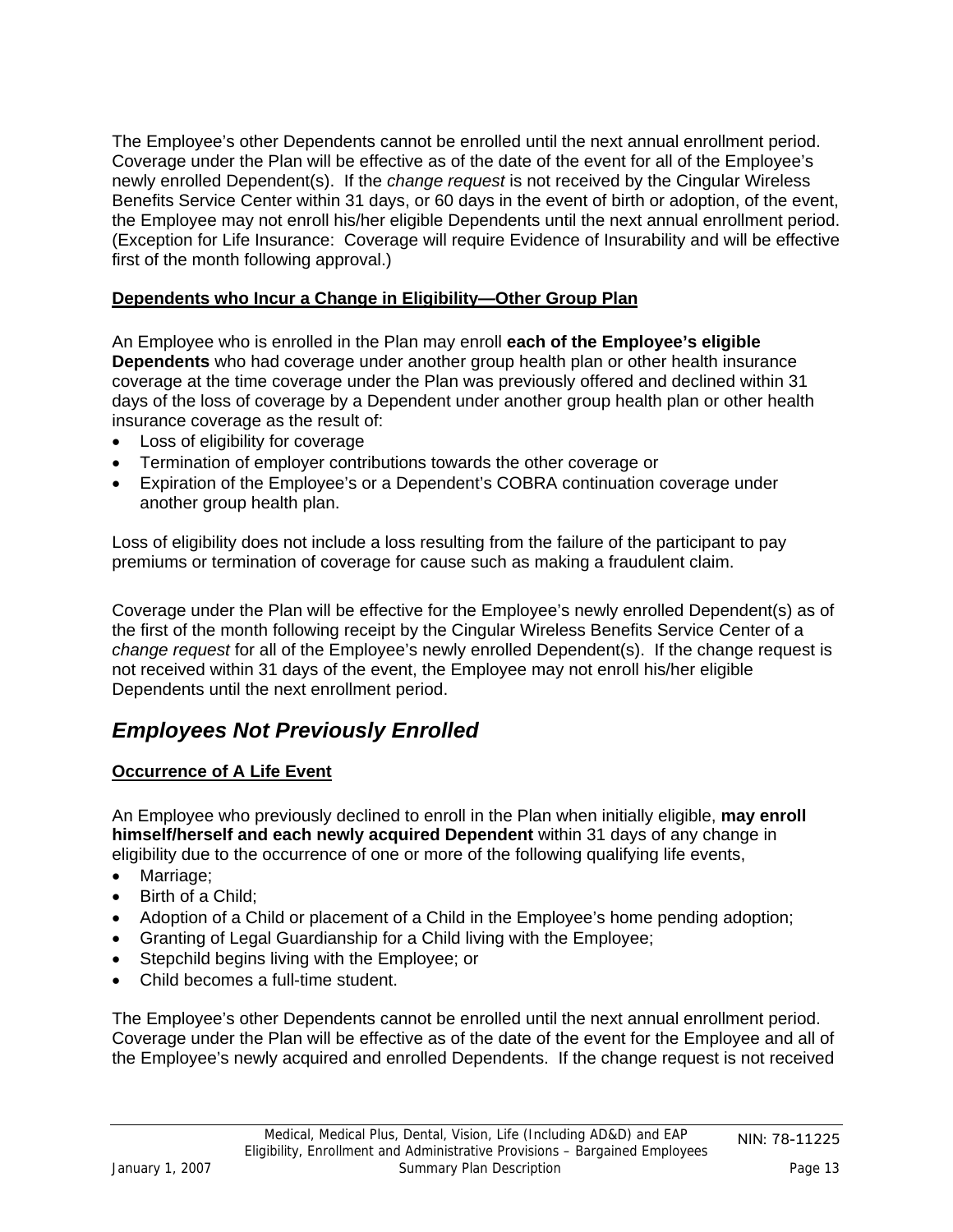<span id="page-13-0"></span>by the Cingular Wireless Benefits Service Center within 31 days of the event, the Employee and his/her eligible Dependents may not enroll until the next annual enrollment period.

For Supplemental Life Insurance, Evidence of Insurability is required. For Spouse Life Insurance, any amount above the first level of coverage requires Evidence of Insurability.

### **Change in Eligibility—Other Group Plan**

An Employee who previously declined to enroll in the Plan when initially eligible, or during a subsequent enrollment period, may **enroll himself/herself and each Dependent** who had coverage under another group health plan or other health insurance coverage at the time coverage under the Plan was previously offered and declined within 31 days of the loss of coverage by the Employee or a Dependent under another group health plan or other health insurance coverage as the result of:

- Loss of eligibility for coverage, or
- Termination of employer contributions towards the other coverage, or
- Expiration of the Employee's or a Dependent's COBRA continuation coverage under another group health plan.

Loss of eligibility does not include loss resulting from the failure of the participant to pay premiums or termination of coverage for cause such as making a fraudulent claim.

Coverage under the Plan will be effective as of the first of the month following receipt of a change request for the Employee and all of the Employee's newly enrolled Dependents. If the Change request is not received by the Cingular Wireless Benefits Service Center within 31 days of the event, the Employee and his/her eligible Dependents may not enroll until the next annual enrollment period.

## *Termination of Coverage for Dependents Who Become Ineligible*

Coverage for Dependents who lose eligibility for coverage due to one or more of the following events will end at the end of the month in which eligibility is lost.

- Stepchild moves away from Employee's home
- Divorce;
- Dependent status change due to:
	- Child reaching age 19 or 25, or
	- Marriage of a Dependent Child; or
- Death of a Dependent.

Conversion of Dependent Life Insurance is available for children who become ineligible. A spouse may convert or port coverage that ends due to divorce.

Contributions, if any, for the affected Dependent's coverage, if any, may be discontinued by notifying the Cingular Wireless Benefits Service Center within 31 days of the date of the event. **If notification is not provided within 31 days of the event, contributions, if any, will continue to the end of the plan year.**

IRS rules and the provisions of this Plan do not permit mid-year changes in enrollment other than as shown above, except for Life Insurance and AD&D.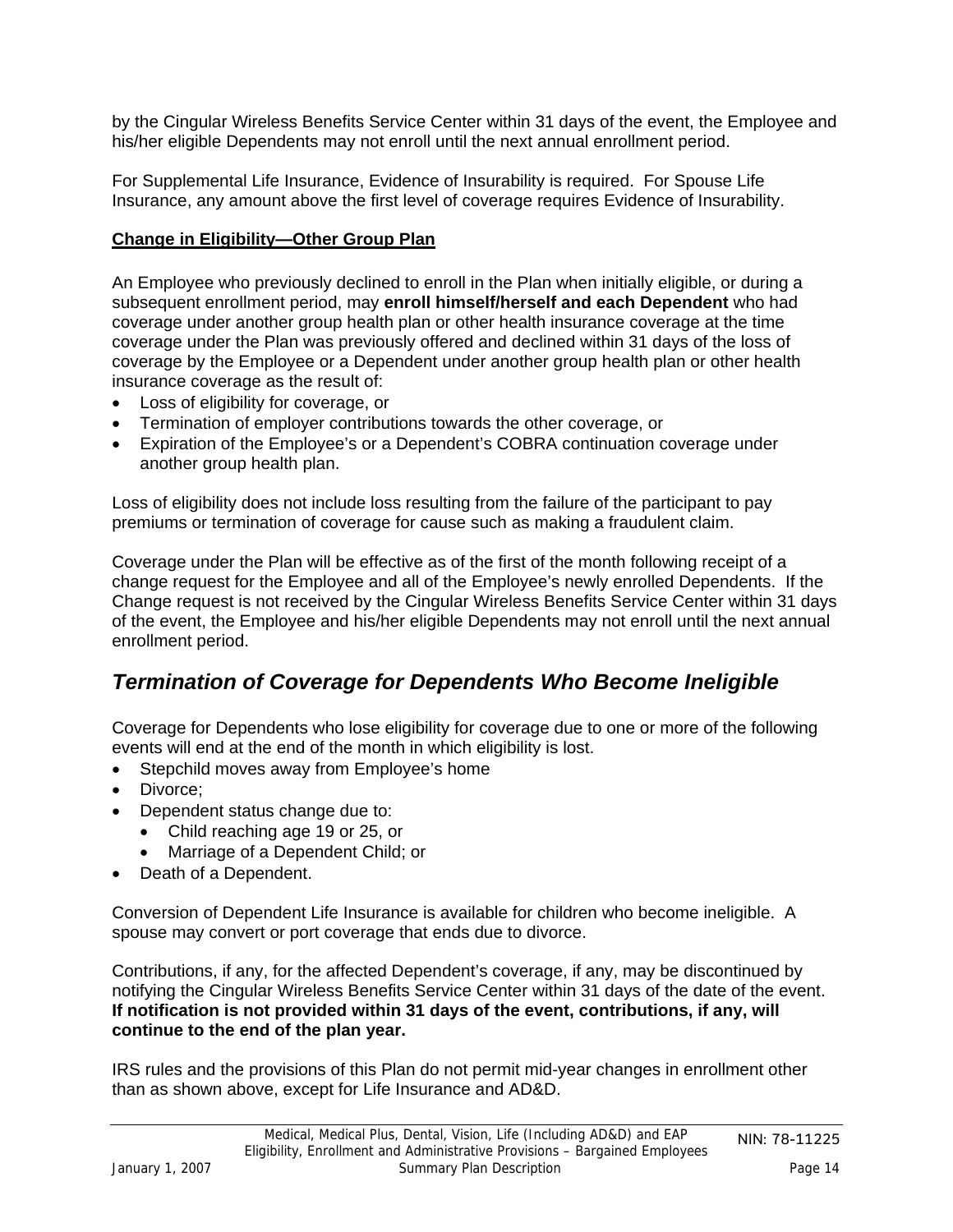# <span id="page-14-0"></span>**Registered Domestic Partners ("RDPs")**

Current Federal Regulations do not permit before tax contributions for coverage on RDPs or Child(ren) of RDPs, nor do the enrollment rules for newly acquired Dependents, change in eligibility, or occurrence of a life event apply to RDP relationships. The Plan, however, permits you to enroll a RDP, the Child(ren) of a RDP or both on an after-tax basis subject to the same newly acquired dependent, change in eligibility and life event limitations that apply to enrollments of other eligible persons. Coverage will be effective based on the same rules applicable to before tax enrollments. The 31 day notification rule also applies. Failure to notify the Cingular Wireless Benefits Service Center within the 31 days will defer enrollment eligibility until the next annual enrollment period.

You as the Employee may not make any midyear changes to your pre-tax elections on account of entering into or terminating a RDP Relationship.

To enroll, add Dependents or cancel Dependent coverage, you must contact the Cingular Wireless Benefits Service Center within 31 days of any of the preceding events.

# **Contributions**

Employee contribution rates, if any, are subject to change and are generally published annually in the fourth quarter of the year. Employee contribution rates are available by calling the Cingular Wireless Benefits Service Center.

### *Employees, Retirees and Survivors*

Employee contribution rates, if any, for full-time and eligible part-time bargained Employees and their Dependents are subject to the collective bargaining agreements in force between the bargaining unit and the Company. Contributions for coverage are deducted from your paycheck or pension benefit check. If you do not receive either, direct payments are required. Contact the Cingular Wireless Benefits Service Center for more information.

## *Imputed Income*

Under IRS rules, the cost of coverage for RDPs and certain Children of RDPs, less the Employee contributions, must be treated as imputed income to the Employee. Basic Life Insurance does not require contributions, but may generate imputed income depending upon coverage amount.

## **When You Take A Leave Of Absence**

The Company makes several types of leaves of absence available to Employees. Each of these leaves has different continuation of medical coverage provisions.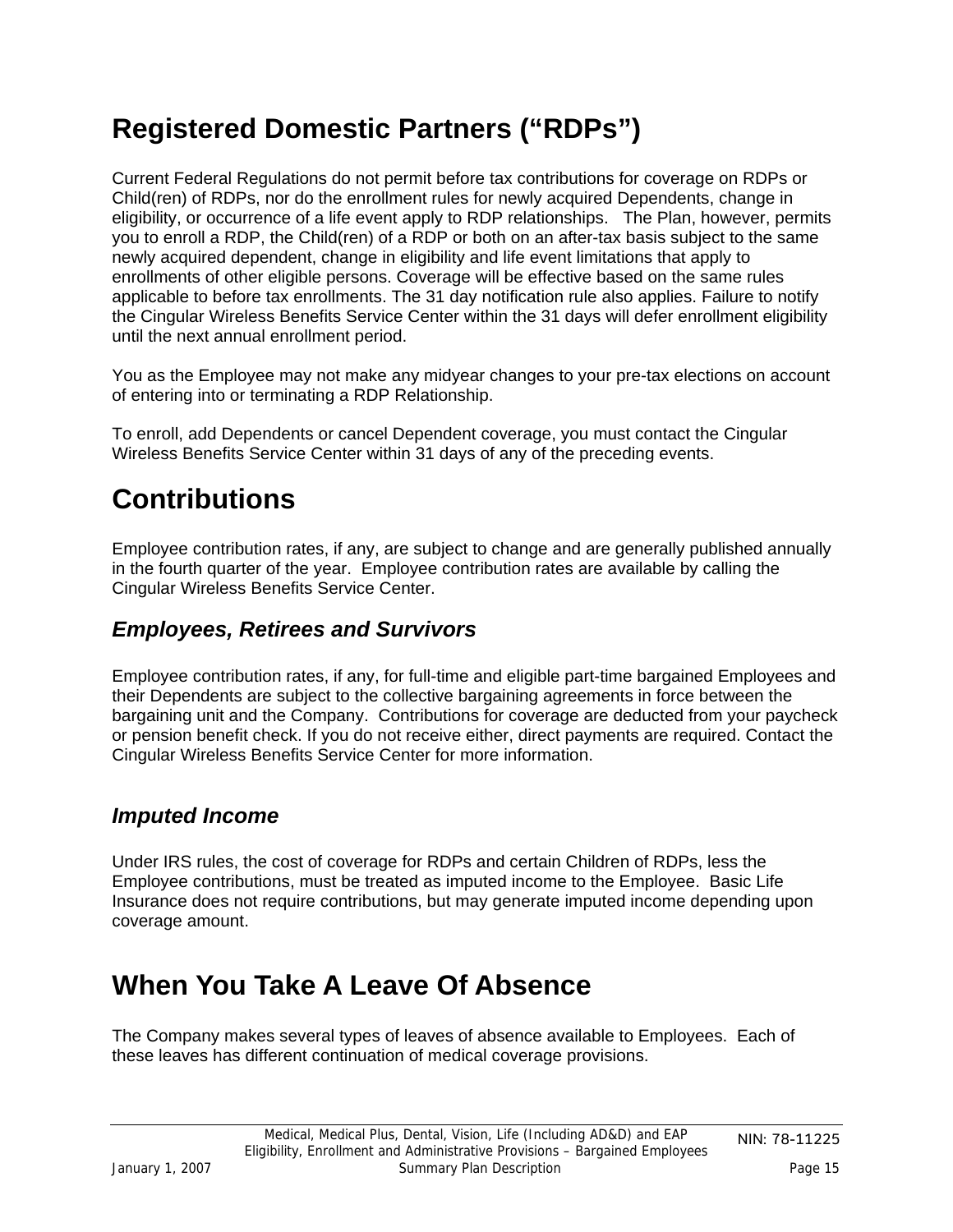<span id="page-15-0"></span>For more information about continuing benefits coverage during a leave of absence, see the Leaves of Absence policies on the HR portal.

# **When You Are Disabled**

## *Short-Term Disability*

Benefits will continue for you and any covered Dependents during any period when you are receiving Short-Term Disability benefits. You must pay any required contributions toward the cost of coverage.

## *Long Term Disability*

If you are approved for Long-term Disability ("LTD") benefits, only Medical and Medical Plus benefits for you and any covered Dependents will continue for as long as you continue to receive Long-term Disability benefits and continue to make the required contributions and as long as your Dependents remain eligible. Additional Dependents may not be added during any continuous period in which you are receiving Long-term Disability benefits. Benefits other than Medical and Medical Plus will terminate at the end of the month in which you are approved for LTD benefits. Continuation under COBRA coverage may be available. Basic Life Insurance will be continued for 3 years. Supplemental Life Insurance already in force may be continued for 3 years if premiums continue to be paid.

## **When You Retire**

## *NATIONAL BARGAINED PLAN*

The benefits available to Retirees vary. The following is a summary of benefits available to Retirees.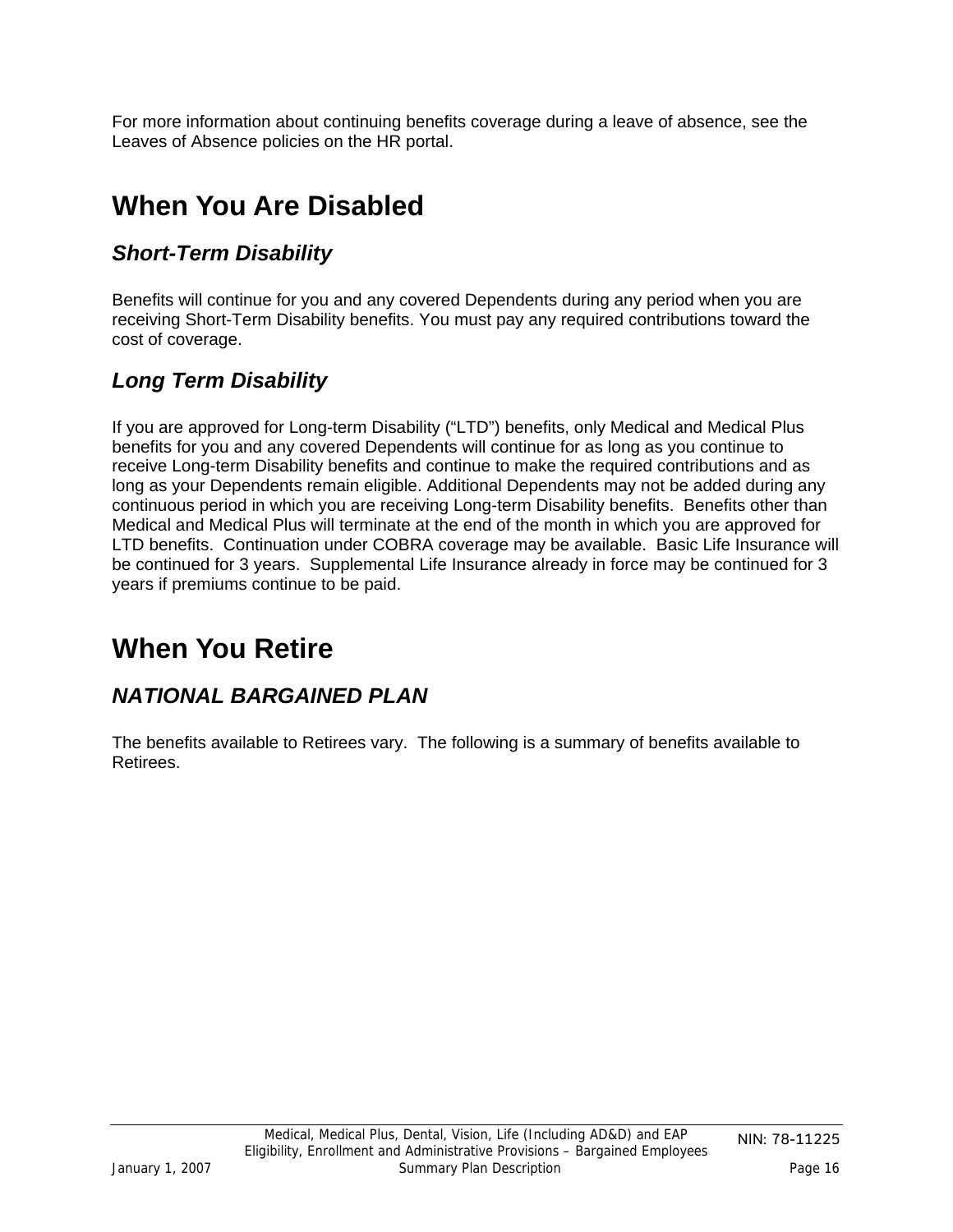#### **NATIONAL BARGAINED HEALTH PLAN Retiree Health and Welfare Benefit Rules**

#### **Retiree Health Care for Bargained Employees Under the National Plan for Bargained Employees**

| <b>Hire Date:</b>                 |                                                                                                                          |                                                                                                                      | Hired before 1/1/2005                                                                                                                                                                                  |                                                                                                                  |                                                                                                                                            | Hired on or after<br>1/1/2005                                                                                            |
|-----------------------------------|--------------------------------------------------------------------------------------------------------------------------|----------------------------------------------------------------------------------------------------------------------|--------------------------------------------------------------------------------------------------------------------------------------------------------------------------------------------------------|------------------------------------------------------------------------------------------------------------------|--------------------------------------------------------------------------------------------------------------------------------------------|--------------------------------------------------------------------------------------------------------------------------|
| Plan:                             | <b>Former SWBW Plan</b><br>participants                                                                                  | Former Nonbargained Plan participants *                                                                              |                                                                                                                                                                                                        |                                                                                                                  | <b>National Plan for</b><br><b>Bargained Employees</b>                                                                                     |                                                                                                                          |
| Transition<br><b>Group Status</b> | <b>Group B</b><br>(as of 12/31/04)                                                                                       | Group 1<br><b>Retiree Benefits</b><br>provided by Parent<br>Company (SBC, BLS) **                                    | Group 2                                                                                                                                                                                                | Group 3                                                                                                          | Group 4                                                                                                                                    | <b>None</b>                                                                                                              |
| Eligibility<br>Rule               | Modified rule of 75<br>30 and any<br>$\blacksquare$<br>25 & 50<br>20 & 55<br>$\blacksquare$<br>10 & 65<br>$\blacksquare$ | Met SBC or BLS<br>eligibility rule *** prior to<br>1/1/02                                                            | Within 5 years of SBC or<br>BLS eligibility rule ***<br>prior to 1/1/02 OR had at<br>least 15 years NCS prior<br>to 1/1/02 and retires<br>after reaching SBC or<br>BLS eligibility rule at<br>Cingular | Had at least 5 years<br>NCS prior to 1/1/02 and<br>retires after reaching<br>age 55 & 10 yrs. NCS at<br>Cingular | Less than 5 years NCS<br>as of 1/1/02 and all<br>newly hired Employees<br>who retire after reaching<br>age 55 & 10 yrs. NCS at<br>Cingular | Modified rule of 75<br>30 and any<br>25 & 50<br>$\blacksquare$<br>20 & 55<br>$\blacksquare$<br>10 & 65<br>$\blacksquare$ |
| Retiree<br>Contributions          | Same as active<br>Employees'<br>contributions                                                                            | Parent company<br>determines Retiree<br>contribution amount                                                          | ****<br>SBC (2005) - 33% of full<br>cost<br>BLS (2005) - 40% of full<br>cost                                                                                                                           | *****<br>Medical Plan: Retiree<br>pays full cost less NCS-<br>based subsidy, if any                              | Full $cost - 100\%$<br>(access only)                                                                                                       | Full $cost - 100\%$<br>(access only)                                                                                     |
| <b>Retiree Benefits Available</b> |                                                                                                                          |                                                                                                                      |                                                                                                                                                                                                        |                                                                                                                  |                                                                                                                                            |                                                                                                                          |
| Medical                           | Yes; pay same as active<br>Employees' contribution                                                                       | Yes; parent company<br>and Retiree cost sharing<br>currently                                                         | Yes; Cingular and<br>Retiree cost sharing<br>currently                                                                                                                                                 | Yes; Cingular and<br>Retiree cost sharing<br>currently                                                           | Yes; Retiree pays all<br>(access only)                                                                                                     | Yes; Retiree pays all<br>(access only)                                                                                   |
| Medicare<br>Part B                | Reimbursement by<br>Cingular per schedule                                                                                | Reimbursement by<br>parent company per<br>schedule                                                                   | Reimbursement by<br>Cingular per schedule                                                                                                                                                              | <b>No</b>                                                                                                        | <b>No</b>                                                                                                                                  | <b>No</b>                                                                                                                |
| EAP                               | No Retiree coverage -<br>may elect COBRA for up<br>to 18 months - Retiree<br>pays 102% of cost                           | No Retiree coverage -<br>may elect COBRA for up<br>to 18 months - Retiree<br>pays 102% of cost                       | No Retiree coverage -<br>may elect COBRA for up<br>to 18 months - Retiree<br>pays 102% of cost                                                                                                         | No Retiree coverage -<br>may elect COBRA for up<br>to 18 months - Retiree<br>pays 102% of cost                   | No Retiree coverage -<br>may elect COBRA for up<br>to 18 months - Retiree<br>pays 102% of cost                                             | No Retiree coverage -<br>may elect COBRA for up<br>to 18 months - Retiree<br>pays 102% of cost                           |
| <b>Medical Plus</b>               | Yes; Retiree pays full<br>cost                                                                                           | Care Plus - Yes: Retiree<br>pays full cost (not<br>available for former<br>BellSouth Group 1 EEs)                    | Yes; Retiree pays full<br>cost                                                                                                                                                                         | Yes: Retiree pays full<br>cost                                                                                   | Yes; Retiree pays full<br>cost                                                                                                             | Yes; Retiree pays full<br>cost                                                                                           |
| Dental                            | No Retiree coverage -<br>may elect COBRA for up<br>to 18 months - Retiree<br>pays 102% of cost                           | Yes; parent company<br>and Retiree cost sharing<br>currently                                                         | Yes; Cingular and<br>Retiree cost sharing<br>currently                                                                                                                                                 | Yes: Retiree pays 100%                                                                                           | Yes: Retiree pays 100%                                                                                                                     | No Retiree coverage -<br>may elect COBRA for up<br>to 18 months - Retiree<br>pays 102% of cost                           |
| Vision                            | No Retiree coverage -<br>may elect COBRA for up<br>to 18 months - Retiree<br>pays 102% of cost                           | No Retiree coverage -<br>may elect COBRA from<br>Cingular plan for up to<br>18 months - Retiree<br>pays 102% of cost | No Retiree coverage -<br>may elect COBRA for up<br>to 18 months - Retiree<br>pays 102% of cost                                                                                                         | No Retiree coverage -<br>may elect COBRA for up<br>to 18 months - Retiree<br>pays 102% of cost                   | No Retiree coverage -<br>may elect COBRA for up<br>to 18 months - Retiree<br>pays 102% of cost                                             | No Retiree coverage -<br>may elect COBRA for up<br>to 18 months - Retiree<br>pays 102% of cost<br>NIN: 78-11225          |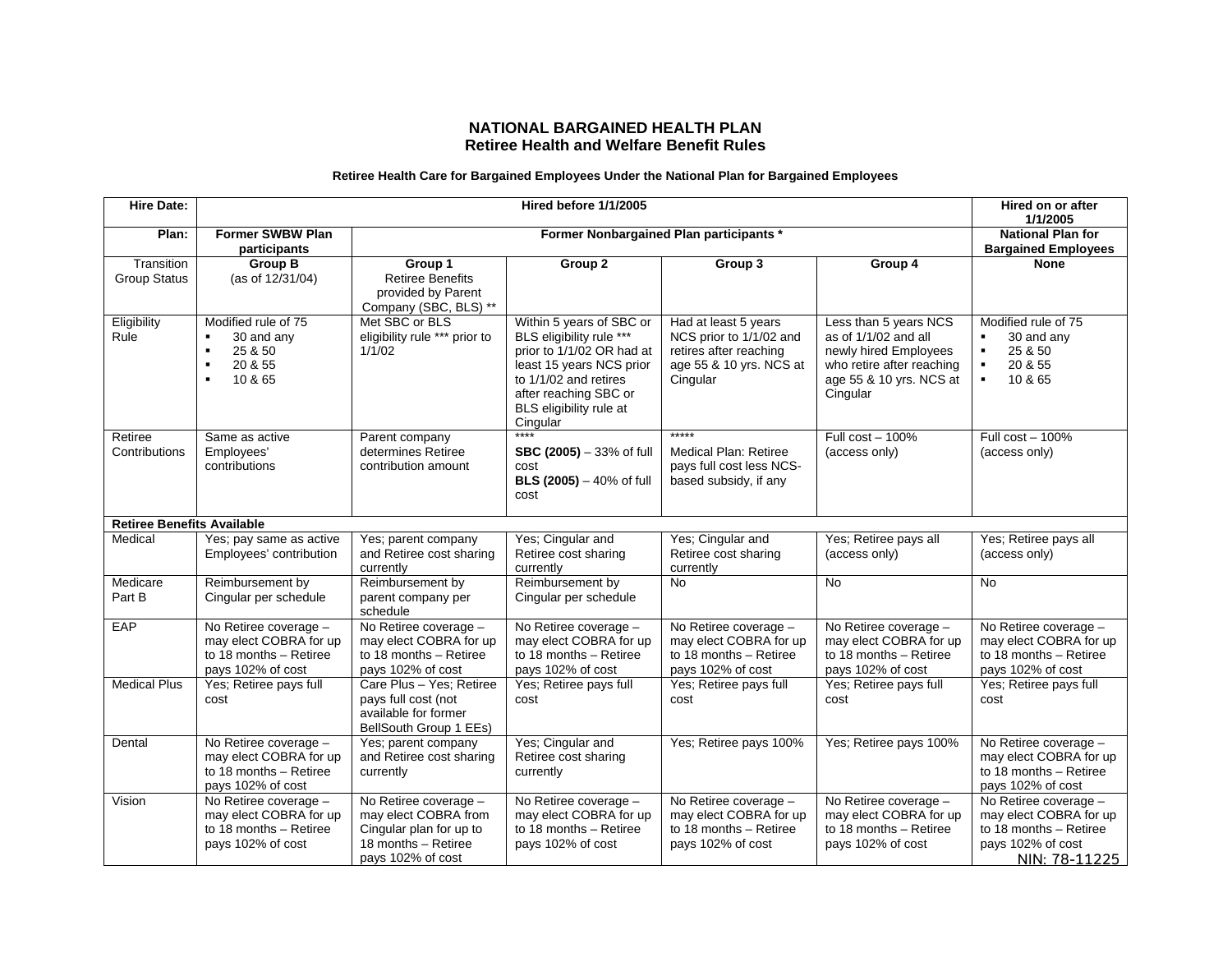#### **NATIONAL BARGAINED HEALTH PLAN Retiree Health and Welfare Benefit Rules**

#### **Retiree Health Care for Bargained Employees Under the National Plan for Bargained Employees**

| <b>Hire Date:</b>                         | Hired before 1/1/2005                                                                                                                               |                                                                                                                                                                             |                                                                                                                                                     | Hired on or after<br>1/1/2005                                                                                                                       |                                                                                                                                                     |                                                                                                                                                     |
|-------------------------------------------|-----------------------------------------------------------------------------------------------------------------------------------------------------|-----------------------------------------------------------------------------------------------------------------------------------------------------------------------------|-----------------------------------------------------------------------------------------------------------------------------------------------------|-----------------------------------------------------------------------------------------------------------------------------------------------------|-----------------------------------------------------------------------------------------------------------------------------------------------------|-----------------------------------------------------------------------------------------------------------------------------------------------------|
| Plan:                                     | <b>Former SWBW Plan</b><br>participants                                                                                                             | Former Nonbargained Plan participants *                                                                                                                                     |                                                                                                                                                     |                                                                                                                                                     | <b>National Plan for</b><br><b>Bargained Employees</b>                                                                                              |                                                                                                                                                     |
| Transition                                | <b>Group B</b>                                                                                                                                      | Group 1                                                                                                                                                                     | Group 2                                                                                                                                             | Group 3                                                                                                                                             | Group 4                                                                                                                                             | <b>None</b>                                                                                                                                         |
| <b>Group Status</b>                       | (as of 12/31/04)                                                                                                                                    | <b>Retiree Benefits</b><br>provided by Parent<br>Company (SBC, BLS) **                                                                                                      |                                                                                                                                                     |                                                                                                                                                     |                                                                                                                                                     |                                                                                                                                                     |
| <b>Health Care</b><br>Spending<br>Account | No Retiree coverage -<br>may elect COBRA and<br>continue contributions<br>until the end of the plan<br>year if enrolled prior to<br>retirement date | No Retiree coverage -<br>may elect COBRA in the<br>Cingular plan and<br>continue contributions<br>until the end of the plan<br>year if enrolled prior to<br>retirement date | No Retiree coverage -<br>may elect COBRA and<br>continue contributions<br>until the end of the plan<br>year if enrolled prior to<br>retirement date | No Retiree coverage -<br>may elect COBRA and<br>continue contributions<br>until the end of the plan<br>year if enrolled prior to<br>retirement date | No Retiree coverage -<br>may elect COBRA and<br>continue contributions<br>until the end of the plan<br>year if enrolled prior to<br>retirement date | No Retiree coverage -<br>may elect COBRA and<br>continue contributions<br>until the end of the plan<br>year if enrolled prior to<br>retirement date |
| Dependent<br>Care<br>Spending<br>Account  | Not available                                                                                                                                       | Not available                                                                                                                                                               | Not available                                                                                                                                       | Not available                                                                                                                                       | Not available                                                                                                                                       | Not available                                                                                                                                       |
| <b>Basic Life</b><br>Insurance            | Conversion of coverage<br>(depending on age) -<br>Retiree pays all                                                                                  | <b>Contact BLS or SBC</b>                                                                                                                                                   | Coverage continues at<br>no cost to Retiree<br>currently, age reduction<br>to 50% at age 70                                                         | Conversion of coverage<br>(depending on age) -<br>Retiree pays all                                                                                  | Conversion of coverage<br>(depending on $age$ ) -<br>Retiree pays all                                                                               | Conversion of coverage<br>(depending on $age$ ) -<br>Retiree pays all                                                                               |
| Supplemental<br>life Insurance            | Portability or conversion<br>of coverage (depending<br>on age) - Retiree pays<br>all                                                                | <b>Contact BLS or SBC</b>                                                                                                                                                   | Retiree may continue<br>coverage by paying<br>group rates. Age<br>reduction to 50% at age<br>70                                                     | Portability or conversion<br>of coverage (depending<br>on age) - Retiree pays<br>all                                                                | Portability or conversion<br>of coverage (depending<br>on age) - Retiree pays<br>all                                                                | Portability or conversion<br>of coverage - Retiree<br>pays all                                                                                      |
| Dependent<br>Life<br>Insurance            | Portability or conversion<br>of coverage (depending<br>on age) - Retiree pays<br>all                                                                | <b>Contact BLS or SBC</b>                                                                                                                                                   | Portability or conversion<br>of coverage (depending<br>on age) - Retiree pays<br>all                                                                | Portability or conversion<br>of coverage (depending<br>on age) - Retiree pays<br>all                                                                | Portability or conversion<br>of coverage (depending<br>on age) - Retiree pays<br>all                                                                | Portability or conversion<br>of coverage (depending<br>on age) - Retiree pays<br>all                                                                |
| AD&D                                      | Not available                                                                                                                                       | <b>Contact BLS or SBC</b>                                                                                                                                                   | Portability of coverage<br>(depending on $age$ ) -<br>Retiree pays all                                                                              | Portability of coverage<br>(depending on $age$ ) –<br>Retiree pays all                                                                              | Portability of coverage<br>(depending on $age$ ) -<br>Retiree pays all                                                                              | Not available                                                                                                                                       |
| STD/LTD                                   | Not available                                                                                                                                       | Not available                                                                                                                                                               | Not available                                                                                                                                       | Not available                                                                                                                                       | Not available                                                                                                                                       | Not available                                                                                                                                       |
| Long term<br>care                         | May continue coverage<br>if enrolled prior to<br>retirement date - Retiree<br>pays all                                                              | May continue coverage<br>if enrolled prior to<br>retirement date - Retiree<br>pays all                                                                                      | May continue coverage<br>if enrolled prior to<br>retirement date - Retiree<br>pays all                                                              | May continue coverage<br>if enrolled prior to<br>retirement date - Retiree<br>pays all                                                              | May continue coverage<br>if enrolled prior to<br>retirement date - Retiree<br>pays all                                                              | May continue coverage<br>if enrolled prior to<br>retirement date - Retiree<br>pays all                                                              |

#### **NOTES:**

\* The only Employees covered by Group 1, 2 or 3 are those who, on or before December 31, 2001, were contributed directly to Cingular from BellSouth Corporation or SBC Communications, Inc. (excluding employees of CCPR Services, Inc., USVI Cellular Telephone Corporation, Houston Cellular or BellSouth Wireless Data – Cingular Interactive) as part of the formation of Cingular and who meet the applicable age and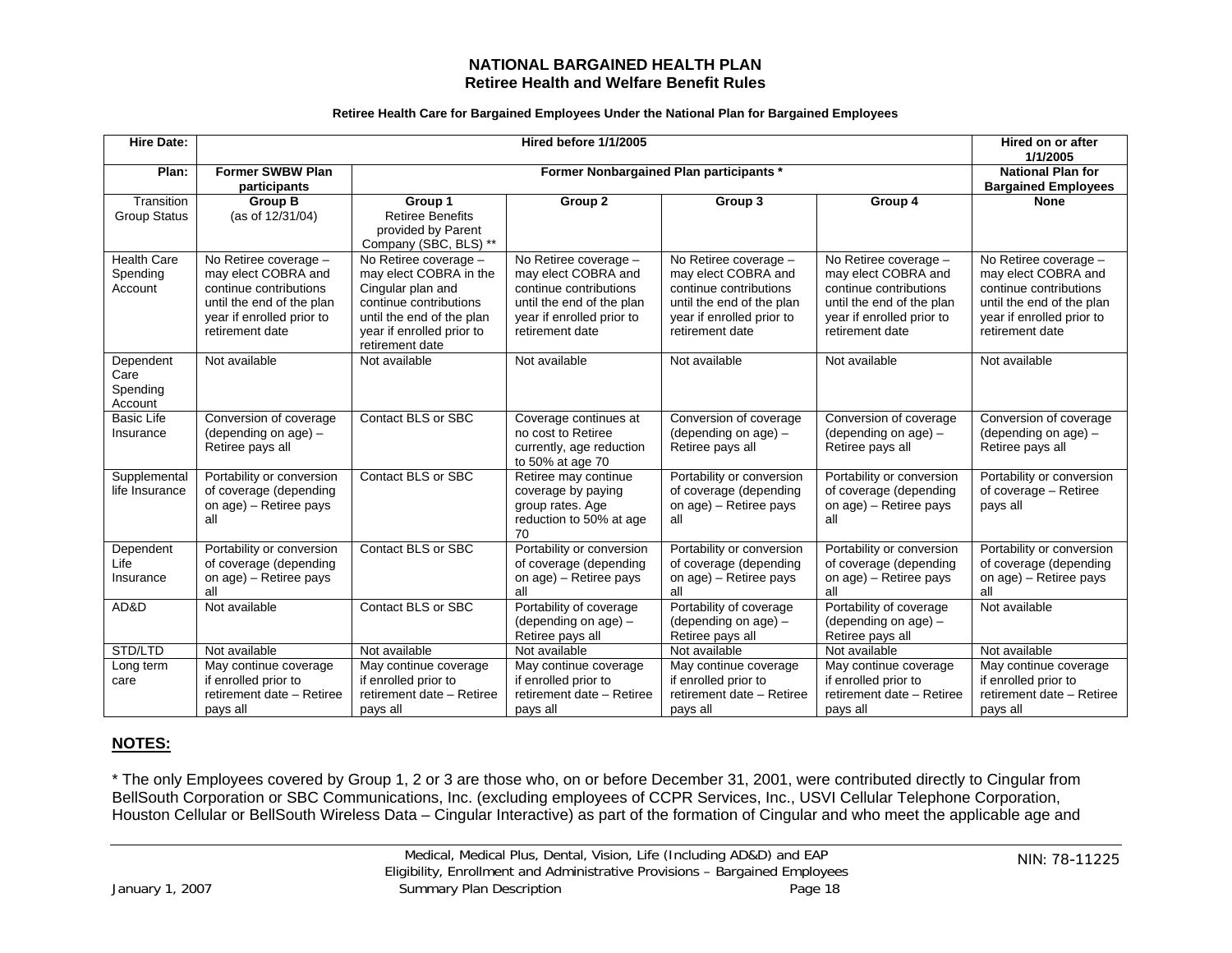service requirements. The Group 1, 2 and 3 transition benefits are contingent on continuous active employment with Cingular. Upon any break in service for any duration, the Employee will no longer have the Group 1, 2 or 3 transition status. Upon rehire with Cingular, the Employee will be treated as a newly hired Employee for Retiree health and welfare benefits.

\*\* **Important information on Group 1** – SBC and BLS reserve the right to amend, modify or terminate their plans, coverage in the plans and the required premiums for benefits under the plans. This right applies to Retiree benefits and to the benefits provided to Cingular Retirees in Group 1 coverage.

\*\*\* The SBC and BLS Retiree Health & Welfare eligibility rules prior to 1/1/2002 were as follows:

**BLS:** Employees who have a minimum NCS of 10 years and who retire and the sum of their age and NCS equal 75 are eligible for Retiree benefits.

**SBC:** Employees who retire having met the both the following age and service requirements are eligible for benefits as Retirees:

| Age     | <b>Years of NCS</b> |
|---------|---------------------|
| Any Age | 30                  |
| 50      | 25                  |
| 55      | 20                  |
| 65      | 10                  |

\*\*\*\* Cingular currently pays for a portion of the monthly medical and dental contributions. The medical and dental subsidy is currently the same percentage of the total cost paid by the parent company (BLS or SBC) that Employee was contributed from at formation of Cingular. (For 2005: SBC subsidy is 67% and Retiree pays 33%; BLS subsidy is 60% and Retiree pays 40%). Cingular may change these subsidies as SBC and BLS change their respective subsidies. **Coverage, subsidies, reimbursement and contributions are subject to review and modification.**

\*\*\*\*\* Retiree pays full cost less NCS-based subsidy, if any. (See information below.) **Coverage, subsidies, reimbursement and contributions are subject to review and modification.**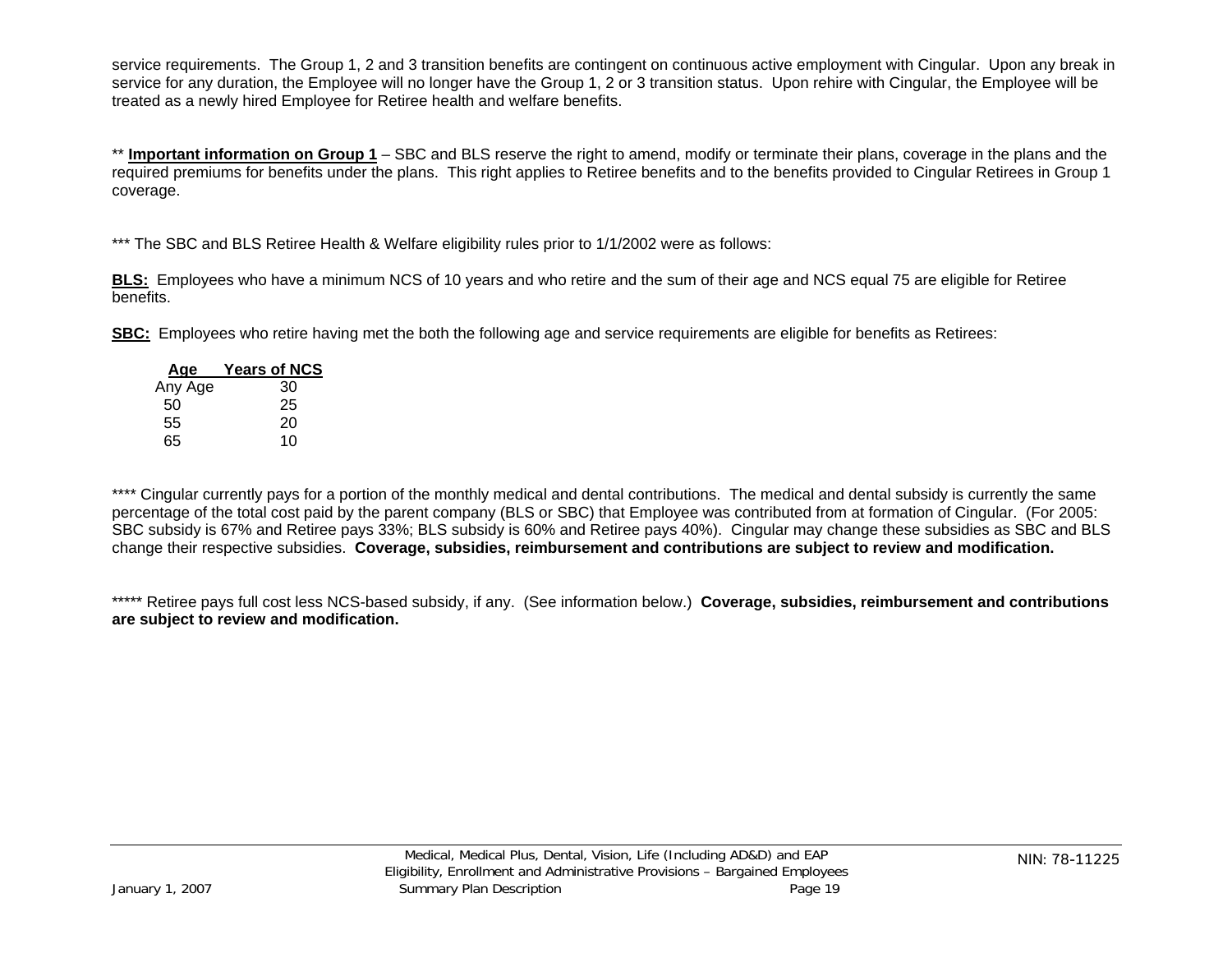- <span id="page-19-0"></span> Current (2005) Group 3 Retiree Benefit Medical Plan Subsidies provided by Cingular:
	- Subsidy schedule (prior to age 65)
		- **Retiree** 
			- **510 per month for each year of service for years 1-10**
			- **515 per month for each year of service for years 11-20**
			- \$20 per month for each year of service for years 21 and up
		- **Retiree's spouse** 
			- **510 per month for each year of Retiree's service for years 1-10**
			- \$15 per month for each year of Retiree's service for years 11-20
			- \$20 per month for each year of Retiree's service for years 21 and up
		- **Retiree's eligible dependent children** 
			- \$5 per month for each year of Retiree's service for years 1-10
			- **57.50 per month for each year of Retiree's service for years 11-20**
			- \$10 per month for each year of Retiree's service for years 21 and up
	- Subsidy schedule (after age 65) one-half of each of the above subsidies

#### **Transfer Rules**

The following rules govern Retiree benefits for Employees who transfer between Bargained and Nonbargained status on or after January 1, 2005 while employed at Cingular.

A. Transfer from Nonbargained to Bargained status

If a Nonbargained Employee transfers from Nonbargained to Bargained status, that Employee keeps his or her Transition Group status (1-4) for purposes of determining Retiree health benefits eligibility and contribution amounts, if any, under the National Bargained Plan. If no flag, the then-Bargained Employee will have access only upon reaching any one of the modified rules of 75.

- B. Transfer from Bargained to Nonbargained status
	- 1. If hired prior to January 1, 2005 and a SWBW Bargained Employee as of that date and then transfers to Nonbargained status, that Employee will be eligible upon attaining one of the modified rules of 75 and the Retiree contributions for that Employee will be the same as for active Employees in the Nonbargained Plan at the time of the Employee's Retirement. Retiree benefits will be those that are available to Transition Group 4 Retirees.
	- 2. If hired prior to January 1, 2005 and participating in the Nonbargained Plan as of December 31, 2004 and then transfers to Nonbargained status, that Employee keeps his or her Transition Group status (1-4) for purposes of determining Retiree health benefits eligibility and contribution amounts under the Nonbargained Plan.
	- 3. If hired on or after 1/1/2005 and then transfers from Bargained to Nonbargained status, that Employee will have access only to the Retiree benefits in the Nonbargained Plan upon reaching age 55 and 10 years NCS.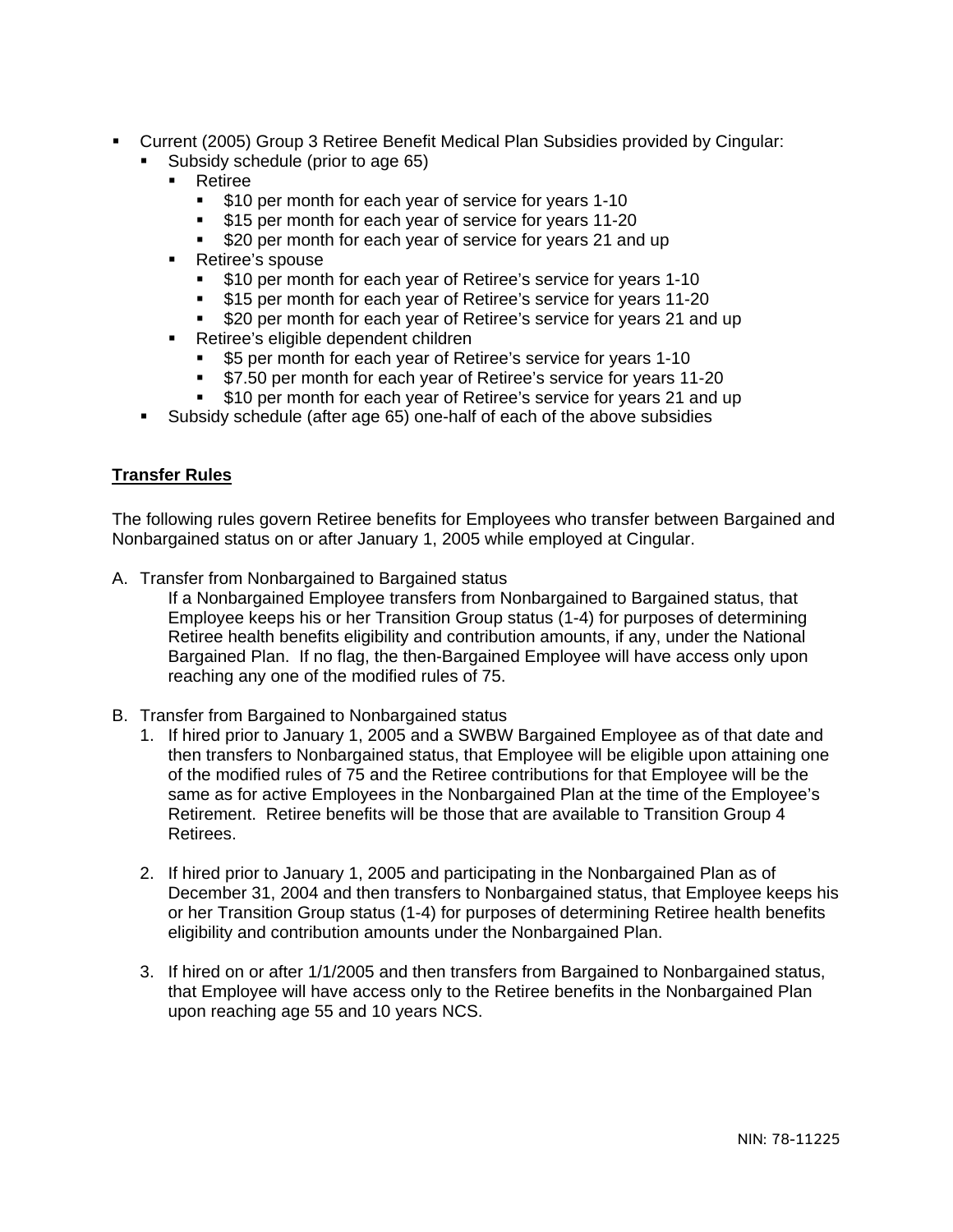## <span id="page-20-0"></span>*SNET Retirees*

The following section applies to SNET Retirees.

Bargained Employees covered by the applicable labor agreement between Cingular Wireless and the CWA covering CWA District 1 (formerly SNET) who retire on or before December 31, 2005 and who meet all other eligibility requirements to receive certain retiree benefits are known as "SNET Retirees." Retiree benefits are also available to SNET Retirees.

Prior to January 1, 2006, if the sum of an SNET Retiree's age and NCS is equal to or greater than 75, and if he or she retired prior to January 1, 2006, he or she is eligible to enroll for the following benefits as a normal Retiree.

| <b>Normal Retiree Benefits - SNET</b> |                                                                                  |  |  |
|---------------------------------------|----------------------------------------------------------------------------------|--|--|
| Medical                               | Company provides coverage at no cost to Retirees                                 |  |  |
| Medicare Part B                       | Reimbursed by Cingular                                                           |  |  |
| <b>EAP</b>                            | Company provides coverage at no cost to Retiree                                  |  |  |
| <b>Medical Plus</b>                   | Retiree pays all                                                                 |  |  |
| Dental                                | Company provides coverage at no cost to Retirees                                 |  |  |
| Vision                                | No Retiree coverage – may elect COBRA for up to 18 months – Retiree pays<br>102% |  |  |
| <b>Health Care</b>                    | May enroll and continue contributions until the end of the plan year if enrolled |  |  |
| <b>Spending Account</b>               | prior to retirement date                                                         |  |  |
| Dependent Care                        | Not available                                                                    |  |  |
| <b>Spending Account</b>               |                                                                                  |  |  |
| <b>Basic Life</b>                     | Company provides coverage at no cost to Retirees; coverage volume is frozen at   |  |  |
| Insurance                             | retirement, post age 65 reduction rules apply; no conversion option for any      |  |  |
|                                       | amount lost by age reduction                                                     |  |  |
| Supplemental life                     | Retiree pays all for coverage up to age 65, no coverage after age 65 and no      |  |  |
| Insurance                             | conversion option for any amount lost by age reduction                           |  |  |
| Dependent Life                        | Portability or conversion of coverage (depending on age) - Retiree pays all      |  |  |
| Insurance                             |                                                                                  |  |  |
| AD&D                                  | Not available                                                                    |  |  |
| STD/LTD                               | Not available                                                                    |  |  |
| Long term care                        | Conversion of Long Term Care insurance (John Hancock optional policy)            |  |  |
|                                       | - Retiree pays all                                                               |  |  |

### *Medicare Part B Reimbursement:*

### *NATIONAL BARGAINED PLAN RETIREES*

National Bargained Plan Employees, who subsequently meet the applicable Pension Eligibility rules for retirement in the National Bargained Plan and actually retire, may be eligible for a partial reimbursement of \$50.00 per month for their Medicare Part B premiums.

Retirees must be eligible for and participating in Medicare Part B to apply for this reimbursement.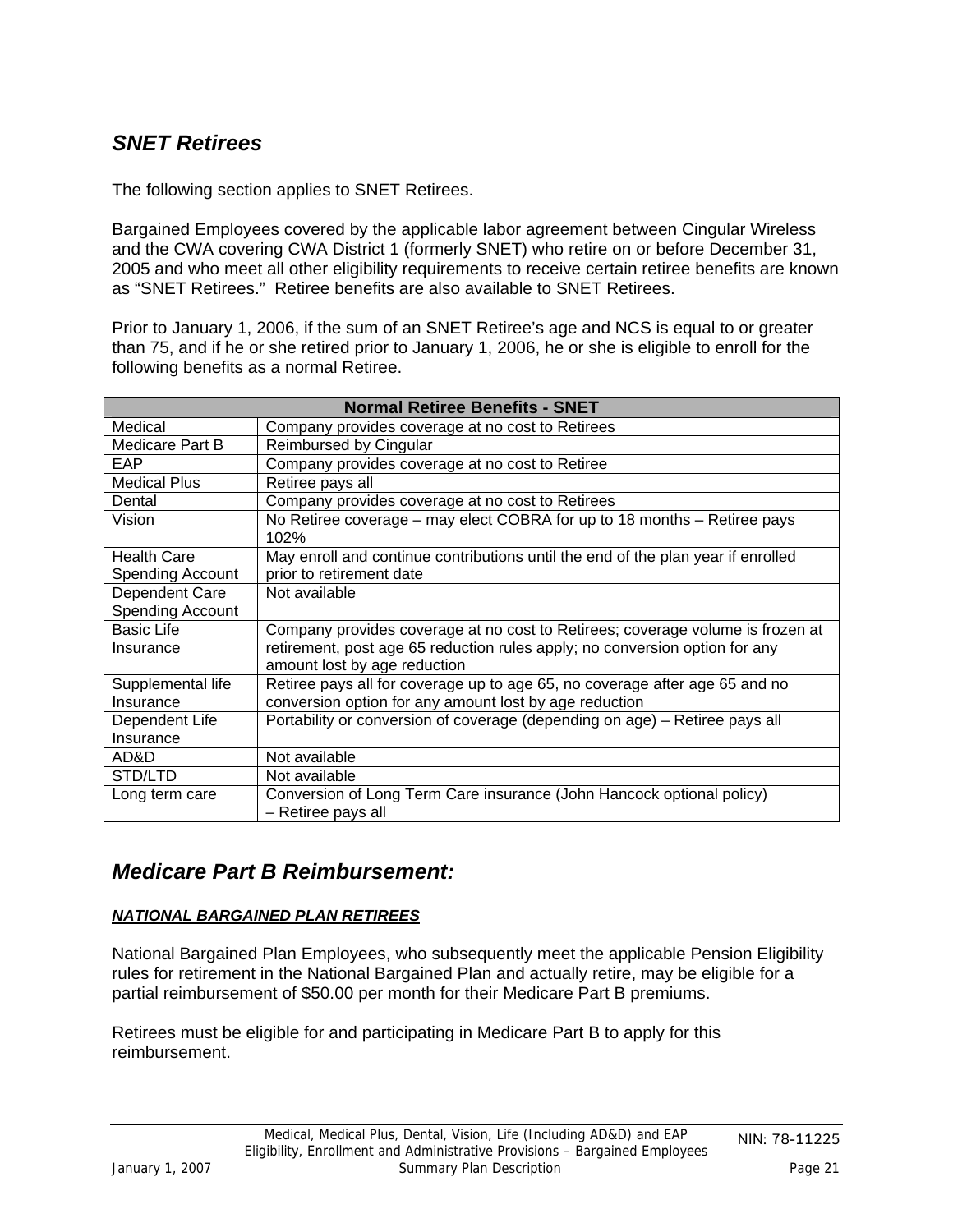### <span id="page-21-0"></span>*SNET RETIREES*

SNET Retirees, who met the applicable SNET Pension Eligibility rules for retirement and actually retired, and their Dependents may be eligible for a partial reimbursement of \$50.00 each per month for their Medicare Part B premiums.

SNET Retirees and their Eligible Dependents must be eligible for and participating in Medicare Part B to apply for this reimbursement.

### *Important Information on Retiree Coverage*

Cingular Wireless reserves the unilateral right to amend, modify, or terminate its benefits plans and programs at any time and for any reason. This includes the right to change or terminate Employee and/or Retiree Coverage and contributions or premiums for coverage. Any changes may be applied to individuals in the Transition Groups described above. Nothing should be construed as a promise of lifetime benefits. Changes may be made after you retire.

## **If You Die**

## *NATIONAL BARGAINED PLAN*

Your coverage ceases in the event of your death. However, your Dependents may continue Medical and Medical Plus coverage as described below. All other coverages (i.e., Dental, Vision, EAP, Life Insurance and other benefits) terminate at the end of the month in which the death occurs. Dependent Care FSAs terminate on date of death. The spouse or RDP may port Dependent Life Insurance coverage for him/herself and any Dependent Children if the Employee dies.

#### **COBRA – Dental, Vision, Healthcare FSA and EAP**

COBRA continuation of Dental, Vision, Healthcare FSA and/or EAP benefits may be available for covered Eligible Dependents.

#### **Company Extended Coverage – Medical and Medical Plus**

Medical and Medical Plus coverage may be available for your covered surviving Spouse or RDP and Eligible Dependent Child(ren) **enrolled at the time of the Employee's or Retiree's death**. Your Eligible Dependents may continue Medical and Medical Plus coverage at the regular active Employee or Retiree cost (after-tax basis only) for 12 months. Contribution adjustments will be made for changes in family composition upon the Employee's death.

Company-extended Plan coverage will terminate for all covered survivors at the end of the month in which the surviving Spouse or RDP (or, in the event there is no surviving Spouse or RDP, the oldest surviving Child):

- Fails to make the required contributions;
- Drops the coverage on him or herself;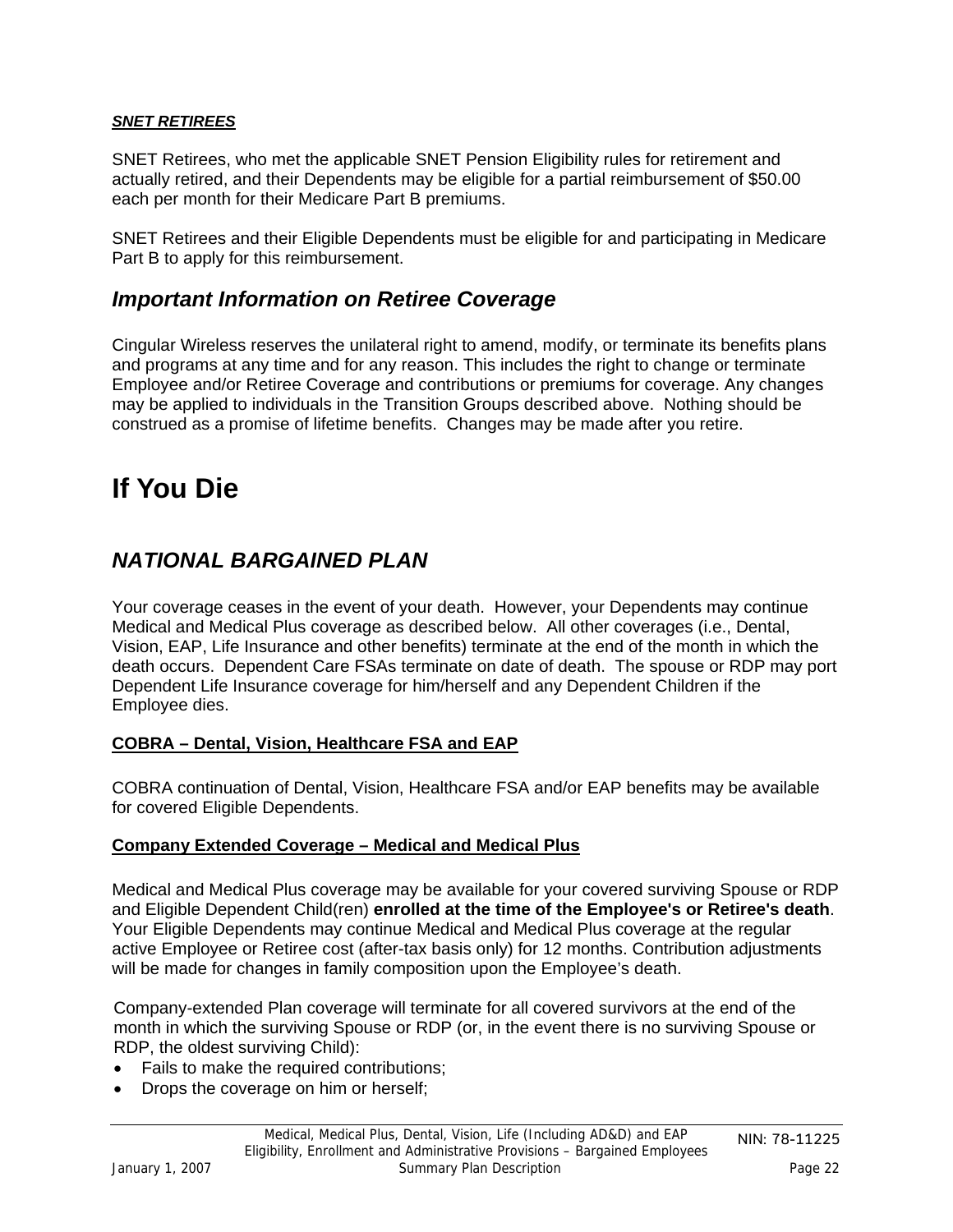- <span id="page-22-0"></span>• Dies;
- Marries; or
- Registers an RDP.

Additional conditions:

- Survivor coverage is available if a covered Employee dies while on a leave of absence or short-term disability.
- Survivor coverage is not available for the survivors of a former covered Employee who was receiving long-term disability benefits or severance payments at the time of death.
- Surviving Spouses, Registered Domestic Partners or controlling oldest surviving child cannot add new Dependents during this Company- extended coverage period.
- If you are survived only by your Child(ren), then following your death, surviving Dependent coverage is available until they no longer meet Child(ren) eligibility, subject to the payment of applicable participant contributions or until the oldest surviving Child dies, drops coverage, marries or registers a RDP.
- If your surviving Spouse/RDP or other Dependent fails to make the applicable coverage contributions, coverage will be canceled and they cannot re-enroll.
- If your Dependent no longer qualifies as an eligible Dependent, his/her coverage ends on the last day of the month in which he/she no longer qualifies as a Dependent.

### **COBRA – Medical and Medical Plus**

Following the 12-month Company extended Medical and Medical Plus Plan coverage, COBRA continuation for up to 36 months will be offered to Qualified Beneficiaries.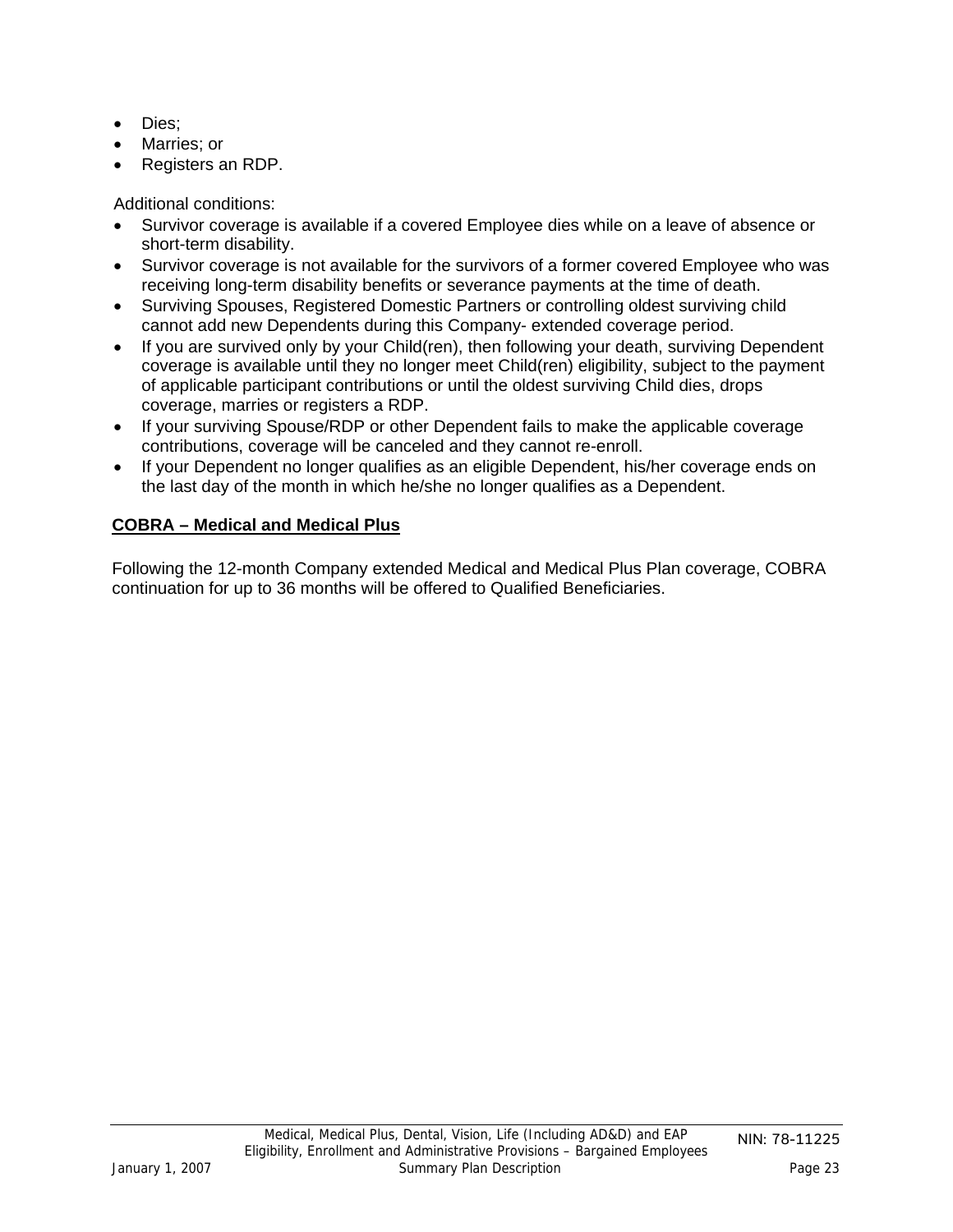## <span id="page-23-0"></span>*SNET Retirees*

Your coverage ceases in the event of your death. However, your Dependents may continue Medical and Medical Plus coverage as described below. All other coverages (i.e., Dental, Vision, EAP, Life Insurance, Healthcare FSA and other benefits) terminate at the end of the month in which the death occurs. Dependent Care FSAs terminate on date of death.

### **COBRA – Dental, Vision, Healthcare FSA and EAP**

COBRA continuation of Dental, Vision, Healthcare FSA and/or EAP benefits may be available for covered Eligible Dependents.

#### **Company Extended Coverage – Medical and Medical Plus**

Medical and Medical Plus coverage may be available for your covered surviving Spouse or RDP and Eligible Dependent Child(ren) **enrolled at the time of the Employee's or Retiree's death**. Your Eligible Dependents may continue Medical and Medical Plus coverage at the regular Employee or Retiree cost (after-tax basis only) for 6 months. Contribution adjustments will be made for changes in family composition upon the Employee's death.

After 6 months, coverage can be continued for Surviving Spouse or RDP or (to the limiting age) Dependent Children by paying 100% of the total cost of coverage.

Company-extended Plan coverage will terminate for all covered survivors at the end of the month in which the Surviving Spouse or RDP (or, in the event there is no Surviving Spouse or RDP, the oldest Surviving Child):

- Fails to make the required contributions;
- Drops the coverage on him or herself;
- Dies;
- Marries; or
- Registers an RDP.

Additional conditions:

- Survivor coverage is available if a covered Employee dies while on a leave of absence or short-term disability.
- Survivor coverage is not available for the survivors of a former covered Employee who was receiving long-term disability benefits or severance payments at the time of death.
- Surviving Spouses, Registered Domestic Partners or controlling oldest surviving child cannot add new Dependents during this Company- extended coverage period.
- If you are survived only by your Child(ren), then following your death, surviving Dependent coverage is available until they no longer meet Child(ren) eligibility, subject to the payment of applicable participant contributions or until the oldest surviving Child dies, drops coverage, marries or registers a RDP.
- If your surviving Spouse/RDP or other Dependent fails to make the applicable coverage contributions, coverage will be canceled and they cannot re-enroll.
- If your Dependent no longer qualifies as an eligible Dependent, his/her coverage ends on the last day of the month in which he/she no longer qualifies as a Dependent.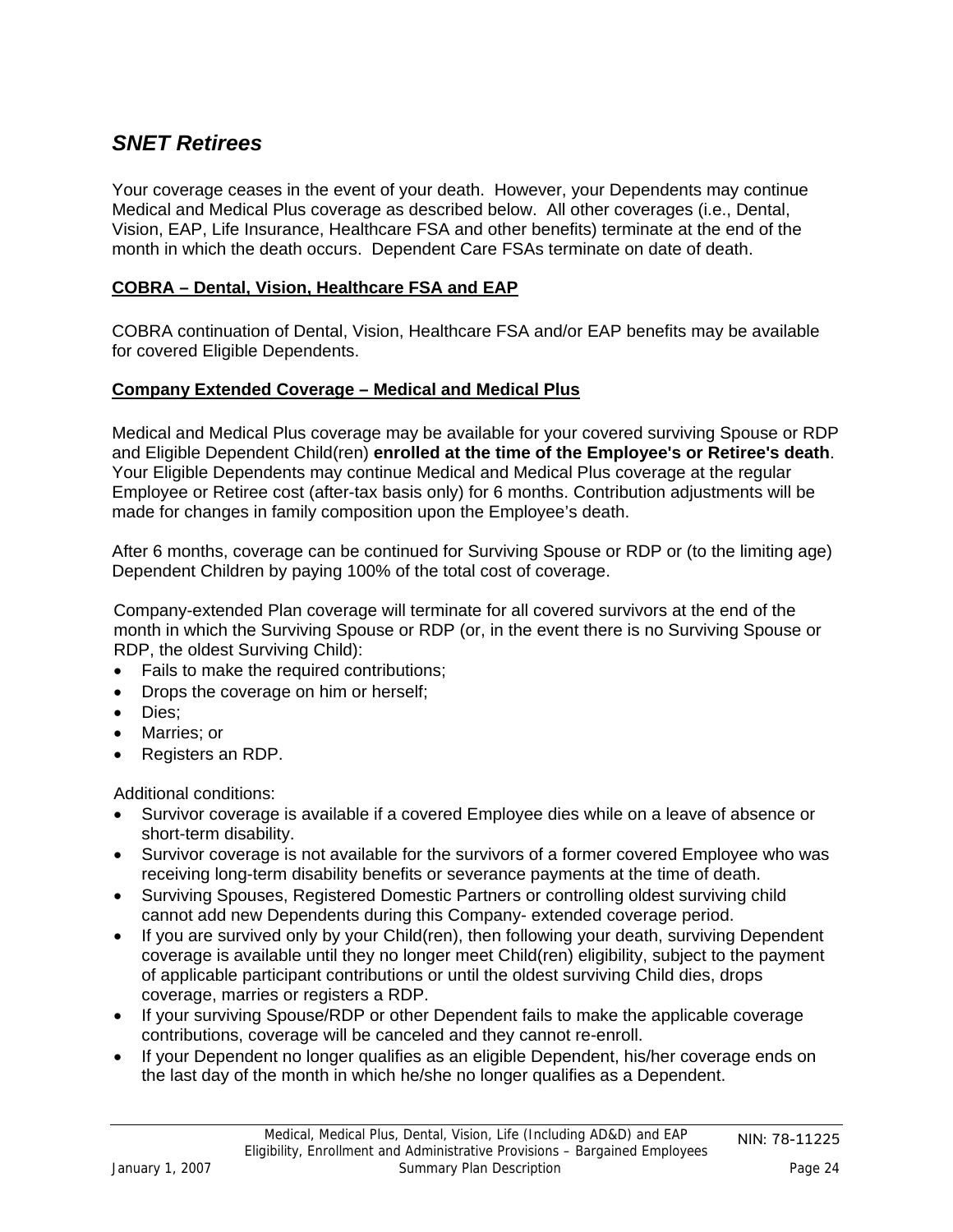## <span id="page-24-0"></span>**When Coverage Ends**

### **For Employees and Retirees**

Your coverage ends, at the end of the month in which you:

- Separate or terminate from active service for any reason, including acceptance of a company-offered severance package;
- Fail to make required contributions;
- Subsequently elect the No Coverage option;
- Elect to cancel coverage (when allowed);
- Fail to return to work at the end of a leave of absence or recovery from disability;
- Are laid off;
- Commence certain leaves of absence (or at other times as set forth in the applicable Cingular Wireless Leaves of Absence Policy);
- Exhaust Company extended coverage under certain leaves of absence; or
- Cease to meet the definition of an eligible Bargained Employee;
- At the expiration of an applicable collective bargaining agreement or when the terms of an applicable bargaining agreement no longer provide for your participation in this Plan;
- Commence a strike or work stoppage; or
- Die.

### **For Your Dependents**

Coverage under the Plan for your Dependents ends at the end of the month in which the Employee's coverage ends or when they no longer meet the definition of an eligible Dependent. Conversion or portability may be available for Life Insurance coverage. Contact the Cingular Wireless Benefits Service Center for more information.

### **Extended Benefits**

Extended Benefits When Hospital Confined

If you or a Dependent are hospital confined when coverage would otherwise terminate, Medical coverage only for the confined person only will be continued until the date of release from the hospital.

## *COBRA – Continuation of Coverage*

If your coverage ends for any reason under certain circumstances known as a "qualifying event" under federal law, you have the right to continue your coverage in effect at the time of termination of coverage at your own expense unless you have coverage elsewhere. Your covered Dependents may also be eligible to continue coverage at their expense in certain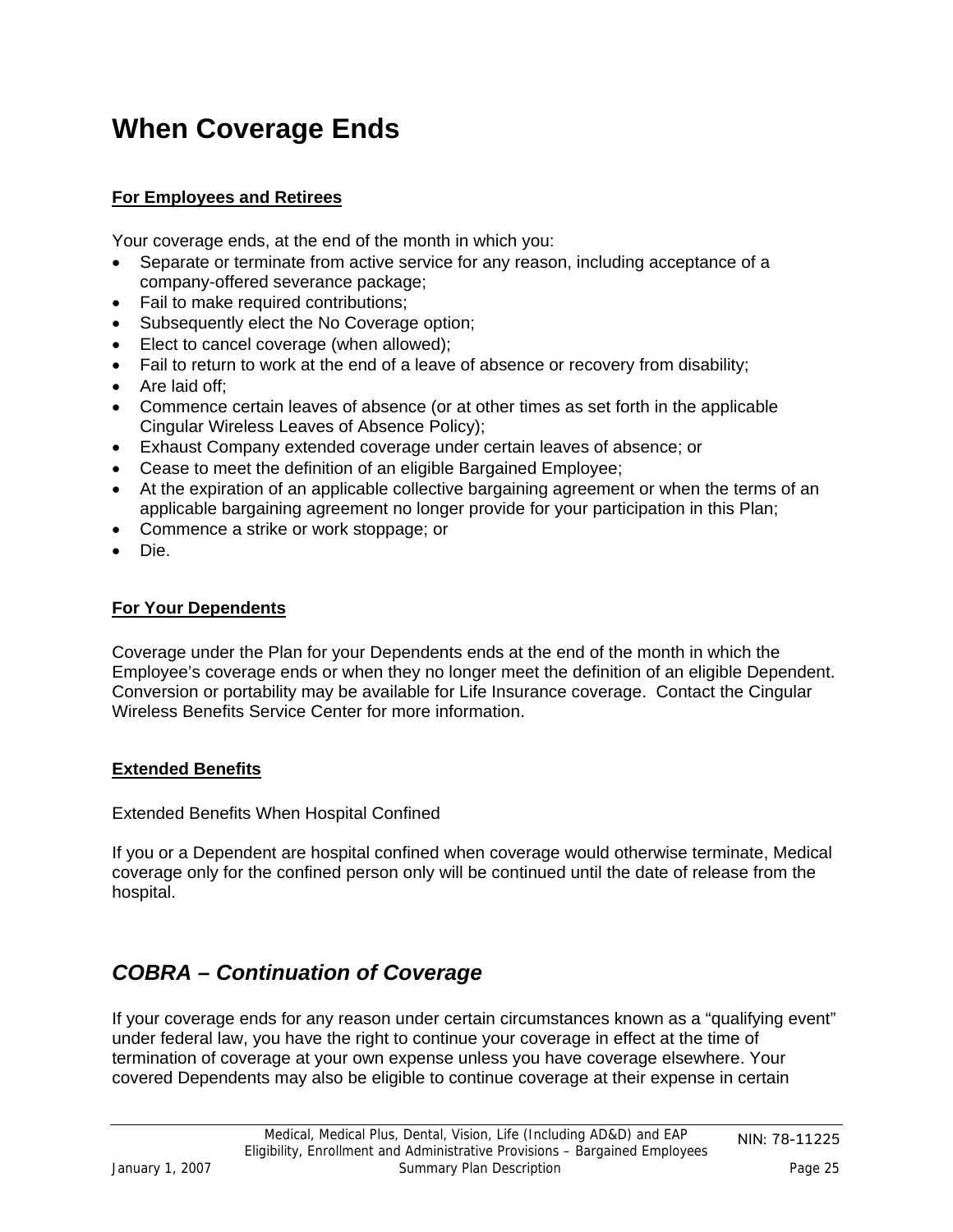<span id="page-25-0"></span>circumstances covered under the Consolidated Omnibus Budget Reconciliation Act (COBRA). See Right to Continuation Coverage in the **Other Important Information** section for more information about COBRA. COBRA coverage is not offered to individuals who are removed from coverage because the individual does not meet the Plan's eligibility provisions.

# **Coordination of Benefits**

The Coordination of Benefit ("COB") provision specifies the order in which the two plans pay benefits. The plan that is primary pays benefits first, up to its limits. The plan that is secondary pays benefits second up to its limits, except that, when combined with the benefits paid by the primary plan, the total paid may not exceed the total allowable expense.

## *COB Determination Rules*

The following chart describes how to file claims when coordinating benefits under the Plan.

| <b>PATIENT</b>                                                                     | <b>HOW TO FILE</b>                                                                                                                                                                                                                                                                                                                                                                                                                                                                                                                                                                                                                                                                                                                                                                                              |
|------------------------------------------------------------------------------------|-----------------------------------------------------------------------------------------------------------------------------------------------------------------------------------------------------------------------------------------------------------------------------------------------------------------------------------------------------------------------------------------------------------------------------------------------------------------------------------------------------------------------------------------------------------------------------------------------------------------------------------------------------------------------------------------------------------------------------------------------------------------------------------------------------------------|
| You                                                                                | • File first under this plan;<br>File second under other plan.                                                                                                                                                                                                                                                                                                                                                                                                                                                                                                                                                                                                                                                                                                                                                  |
| Your spouse or<br>retired<br>spouse                                                | • File first under other plan;<br>• File second under this plan.                                                                                                                                                                                                                                                                                                                                                                                                                                                                                                                                                                                                                                                                                                                                                |
| Your<br>Dependent<br>child with<br>coverage under<br>this plan and<br>another plan | For married parents:<br>File first under the plan that covers the parent whose birthday falls first in the year;<br>File second under the plan that covers the parent whose birthday falls second in the<br>year.<br>For divorced or legally separated parents:<br>• File first under the plan of the parent who has financial responsibility for the<br>Dependent under court decreeor, if no court decree, the parent who has custody;<br>• File second under stepparent's plan (or parent who doesn't have financial<br>responsibility or custody).<br>If the above rules do not establish the order<br>• File first under the plan which has covered the claimant for the longer period of time<br>File second under the plan which has covered the claimant for the shorter period of<br>$\bullet$<br>time |

Note: When submitting a claim under multiple coverages, send a copy of your itemized bill and the primary plan's EOB with the claim form.

*Coordination with Medicare:*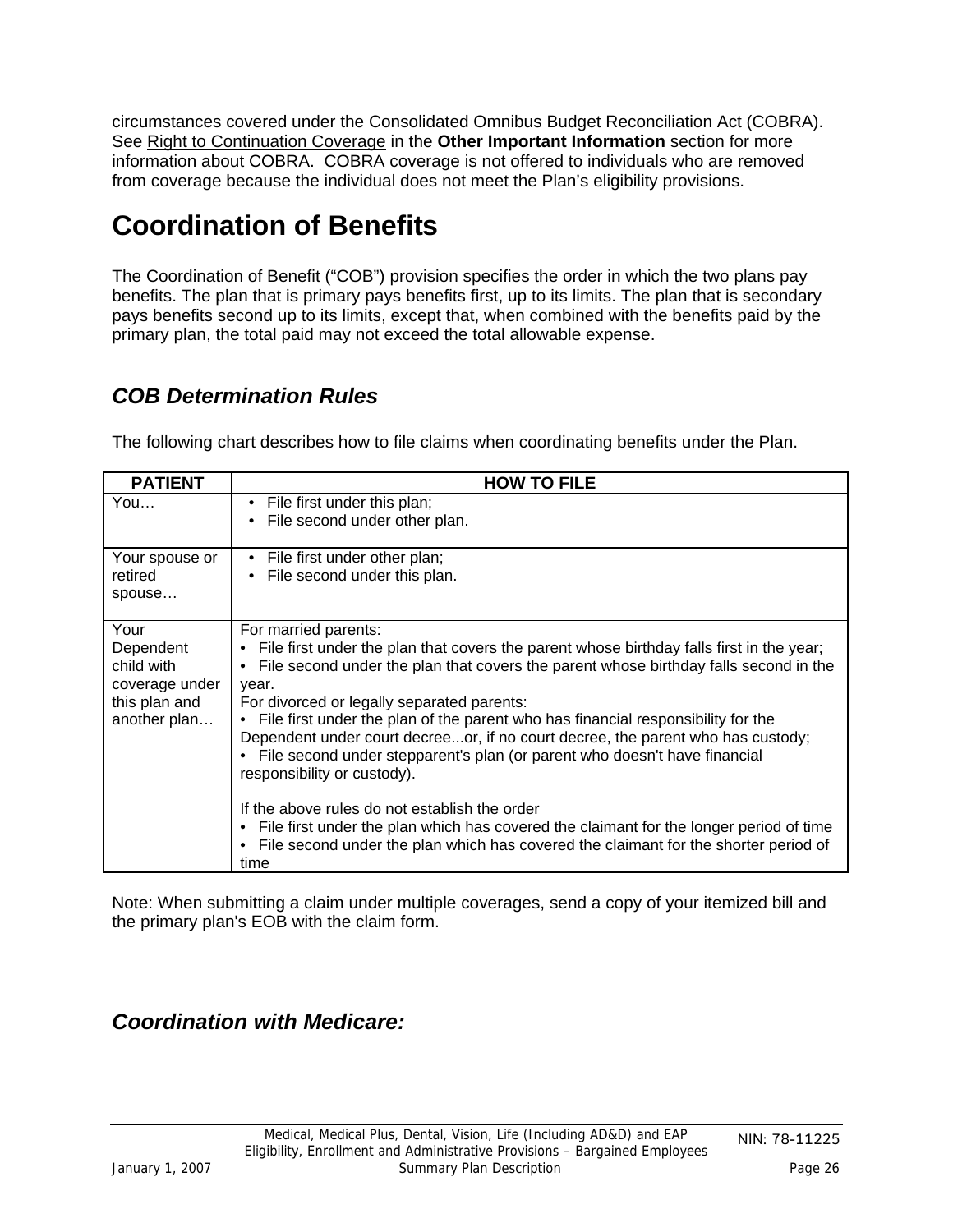### <span id="page-26-0"></span>**For Active Employees**

If you elect a POS or OOA option while you are an active Employee, the POS or OOA option will pay benefits without subtracting any benefits payable from Medicare for you and each of your enrolled Dependents even if they also participate in Medicare. If you are a non-Medicareeligible active Employee, and any of your Dependents are eligible to be covered by Medicare, then the POS or OOA option will be their primary source of coverage.

If you elect Medicare as your medical plan, your coverage under a POS or OOA option will terminate when your Medicare coverage becomes effective.

#### **End-Stage Renal Disease**

In the event you or your Dependent begins kidney dialysis or has a kidney transplant, a POS or OOA option will provide primary coverage during the first 30 months, after which Medicare becomes primary.

#### **For Retired Employees, Or Dependents Of Retired Employees**

If you are a retired Employee or a covered Dependent of a retired Employee and you are eligible for Medicare, Medicare is your primary coverage, any benefits payable under Medicare will be subtracted from the benefits you receive under the Plan.

Together, the combination of Medicare and Plan benefits will provide the same level of benefits as you had under the Plan alone. Please note, you must comply with Medicare utilization review requirements. You will not be reimbursed under a POS or OOA option for charges incurred as a result of failure to comply with Medicare's requirements.

### **For Former Employees Receiving LTD Benefits**

If you are a former Employee receiving long-term disability (LTD) benefits and you are eligible for Medicare, then Medicare is your primary coverage, even if you elect a POS or OOA option under COBRA.

#### **Guidelines When Medicare is Primary**

- Submit your claim to Medicare first;
- Attach the Medicare Explanation of Benefits sheet you receive and a copy of the itemized bill to the claim form you submit for benefits under your PPO or OOA option.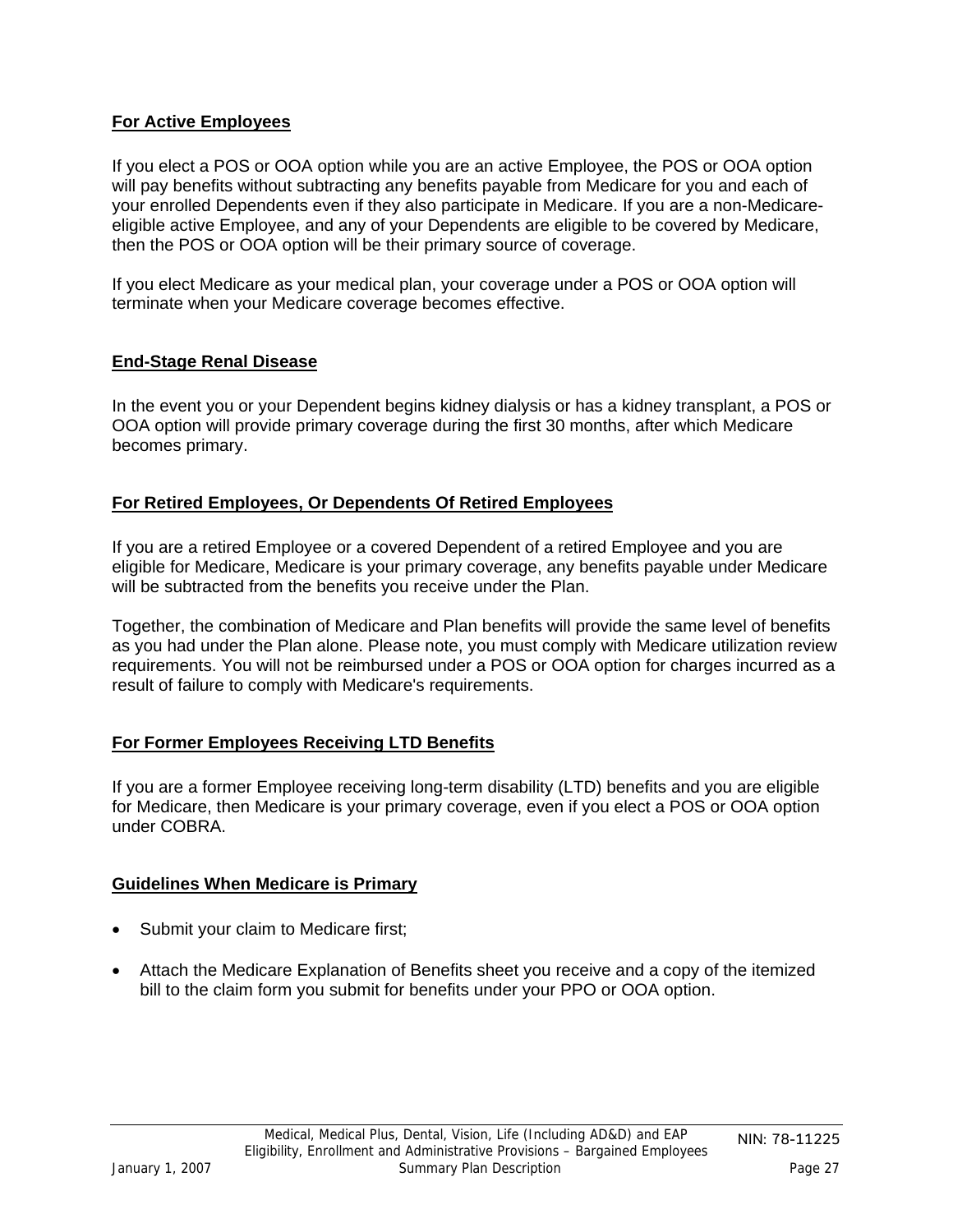# <span id="page-27-0"></span>**Overpayment**

If an overpayment is made by a claims administrator under the Plan, to or on behalf of you or your Dependent(s), the claims administrator has the right to recoup the overpayment by any available means including but not limited to:

- Requiring you to return the overpayment upon request; or
- Reducing or withholding any future payment made to or on behalf of you or your Dependent(s).

Failure to reimburse any overpayments made to you under the Plan will result in suspension of benefits until reimbursement has occurred.

# **Unclaimed / Uncashed Benefit Payments**

If a benefit payment to you or your Dependents is unclaimed or uncashed for more than 180 days, or such other period determined by the Administrative Committee, the payment will be voided and the funds returned to the Plan.

# **Plan Administration**

The Plan is administered by the Administrative Committee of Cingular Wireless. You should consult the *Other Important Information* section for more information regarding the Administrative Committee's authority to administer the Plan. The Administrative Committee has delegated authority for claims determination and claim review on appeal to the claims administrators.

# **Subrogation, Reimbursement and Assignment**

(This section does not apply to Life Insurance coverage.)

The Plan is not obligated to pay, and shall be entitled to recover, any benefits payable or paid as a result of covered expenses under the Plan incurred or to be incurred by a participant caused by, resulting from, or related to, directly or indirectly, the acts or omissions of a third party (person or entity). As a condition of participating and receiving benefits under the Plan, you and your dependents give the Plan the right to recover any payments made by any other person, insurance company, or other entity ("Responsible Party") on account of any claim, demand, settlement, judgment, liability, or expense that is related to any claim for benefits which the Plan has or will pay. This right to recovery is limited to the amount of benefits actually paid or payable by the Plan. As security for all amounts due the Plan under this section, the Plan shall be subrogated to all of the claims, demands, actions, and rights of recovery of the participant against the Responsible Party.

The participant must reimburse the Plan starting with the first dollar that the participant receives from or on behalf of the Responsible Party, no matter whether the recovery is designated as actual or punitive damages, costs or expenses, medical expenses, pain and suffering, lost wages, workers' compensation, disability payments, loss of consortium, loss of work payments,